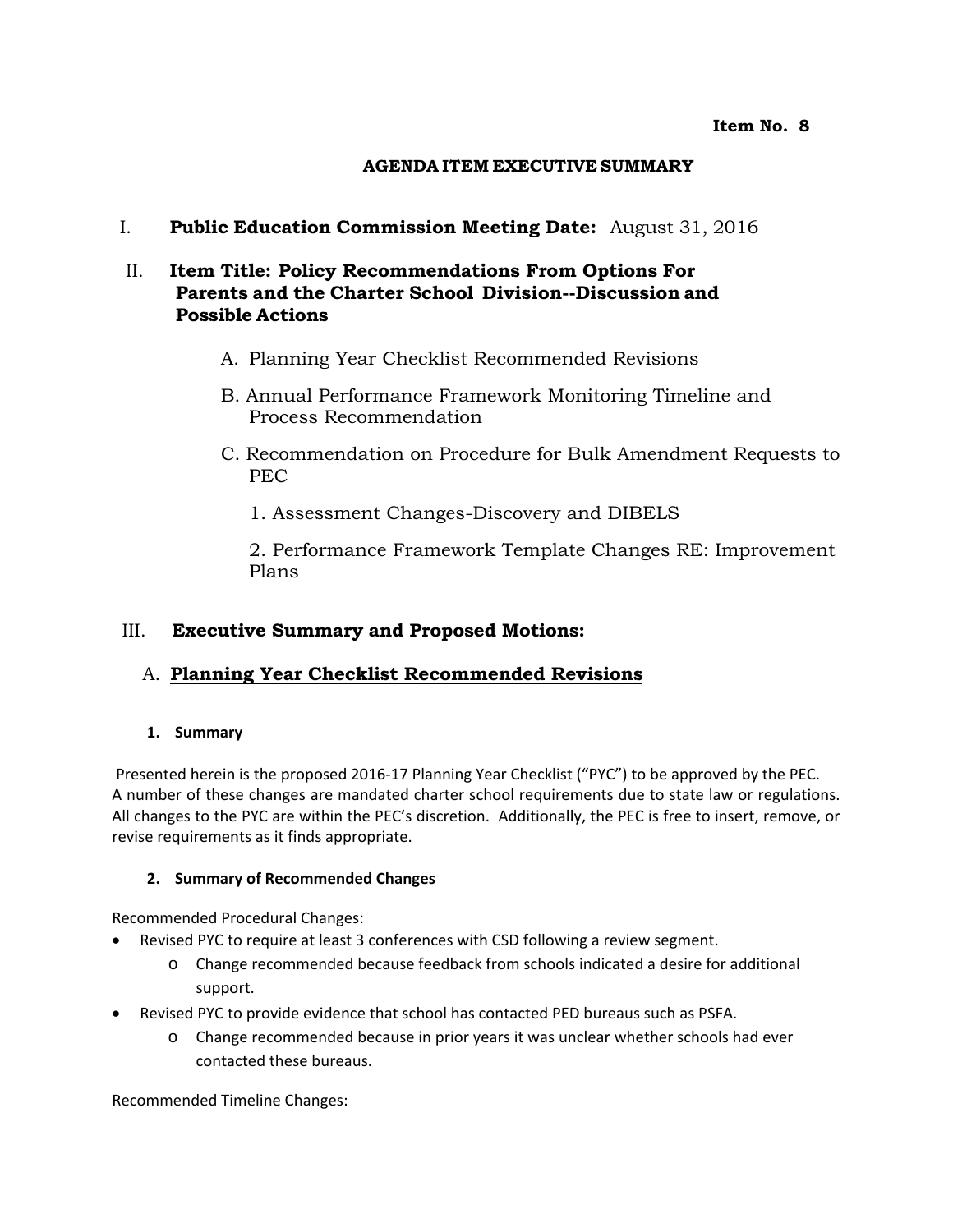- Revised PYC to require first reporting period due in November.
	- o Change recommended because schools appeared to have not begun working on submission requirements until after the New Year. The previous delayed submission time did not provide schools enough time to complete all required submissions.

Recommended Substantive Changes:

- Revised PYC to address feedback that school's were unclear source of PYC and resolve concern that PYC was not authorized or required.
	- o Revised PYC format to be consistent with other PEC documents.
	- o Revised PYC format to indicate on each page that it was a PEC approved document.
- Revised the PYC to emphasize transparency.
	- o Included a section explaining the PYC's Authority and Purpose.
	- o Included a section explaining how the PYC is developed.
- Revised the PYC to address confusion regarding how to approach and complete the PYC.
	- o Included a comprehensive "Directions" section.
		- Details process of completing the PYC.
		- **•** Defines key terms in the PYC.
		- Clearly explains that school's MUST address each element or provision that is required in a statute, rule, or regulation.

Recommended Format Changes:

- Revised PYC to improve readability and utility.
	- o Included source language for all indicators.
	- o Includes statute, regulations, or policy for all documentation that must address a specific statute, regulations, or policy.
	- o Form is now vertical instead of horizontal. (This made form longer but is easier to read on a computer or other electronic platform.)
	- o Implemented a consistent citation format.
- Revised PYC format to address confusion on participants and foundations.
	- o Created a Contact Section.
	- o Included foundation information on Contact Section.

Recommended Requirement Changes:

- Revised Planning Year Checklist to address changes in statute, law, and regulation that charter schools must address. These required additional policies are:
	- o Physical Education Curriculum that aligns to NM Content Standards.
	- o Health and Wellness Curriculum that aligns to NM Content Standards.
- o Policy to disseminate Code of Ethics and Code of Professional Conduct to all licensed employees.
- o Student information system security policy
- o Homeless Education Policies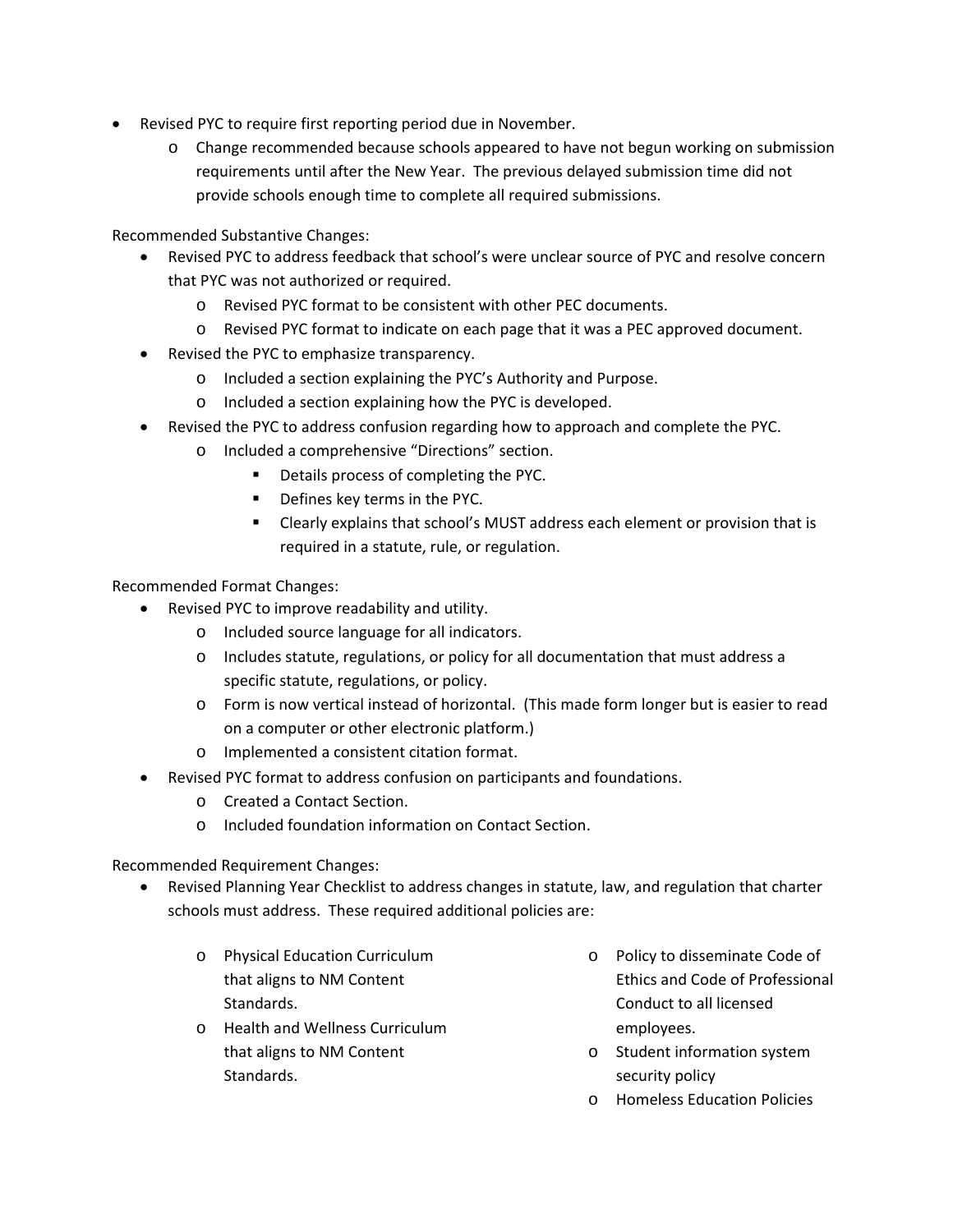- o High School Policies
- o Volunteer Policies
- o Health Services Policy
- o Pesticides & Pest Control Policy.
- o Gun Free Schools Act Policy.
- o School Athletic Equity Act policies and forms.
- o Native American identification, intervention, and parental notification policy.
- o Special Education Template Requirement.
- Revised Planning Year Checklist to address consistent Planning Year Deficiencies or Confusion.
	- o Required schools to provide a more detailed staffing plan.
	- o Required school to provide a plan to develop Special Population Policies.
	- o Revised PYC to detail all requirements a curriculum must address.

### **Proposed Motions**

-Move to adopt the revised planning year checklist documents provided in today's materials.

- Move to adopt the revised planning year checklist documents provided in today's materials, with the changes discussed on the record today.

-Move to present the revised planning year checklist documents provided in today's materials to the charter school community for public comment, which must be submitted no later than September 15, and consider adoption of the materials at the October PEC meeting.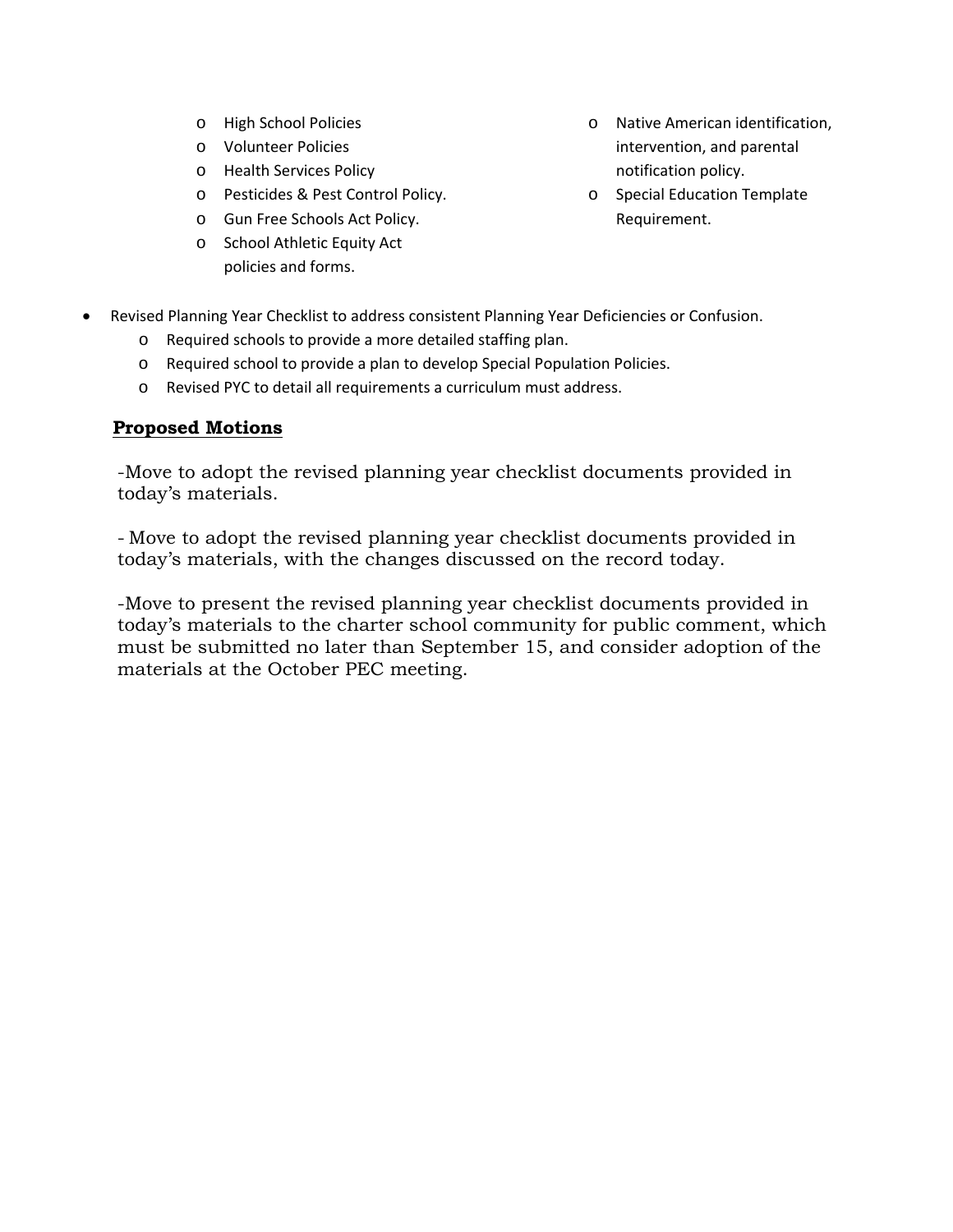

# **New Mexico Public Education Commission**

# **SY16 – SY17 PLANNING – YEAR CHECKLIST**

## **Condition for Approval of all Charter Schools Authorized by the Public Education Commission**

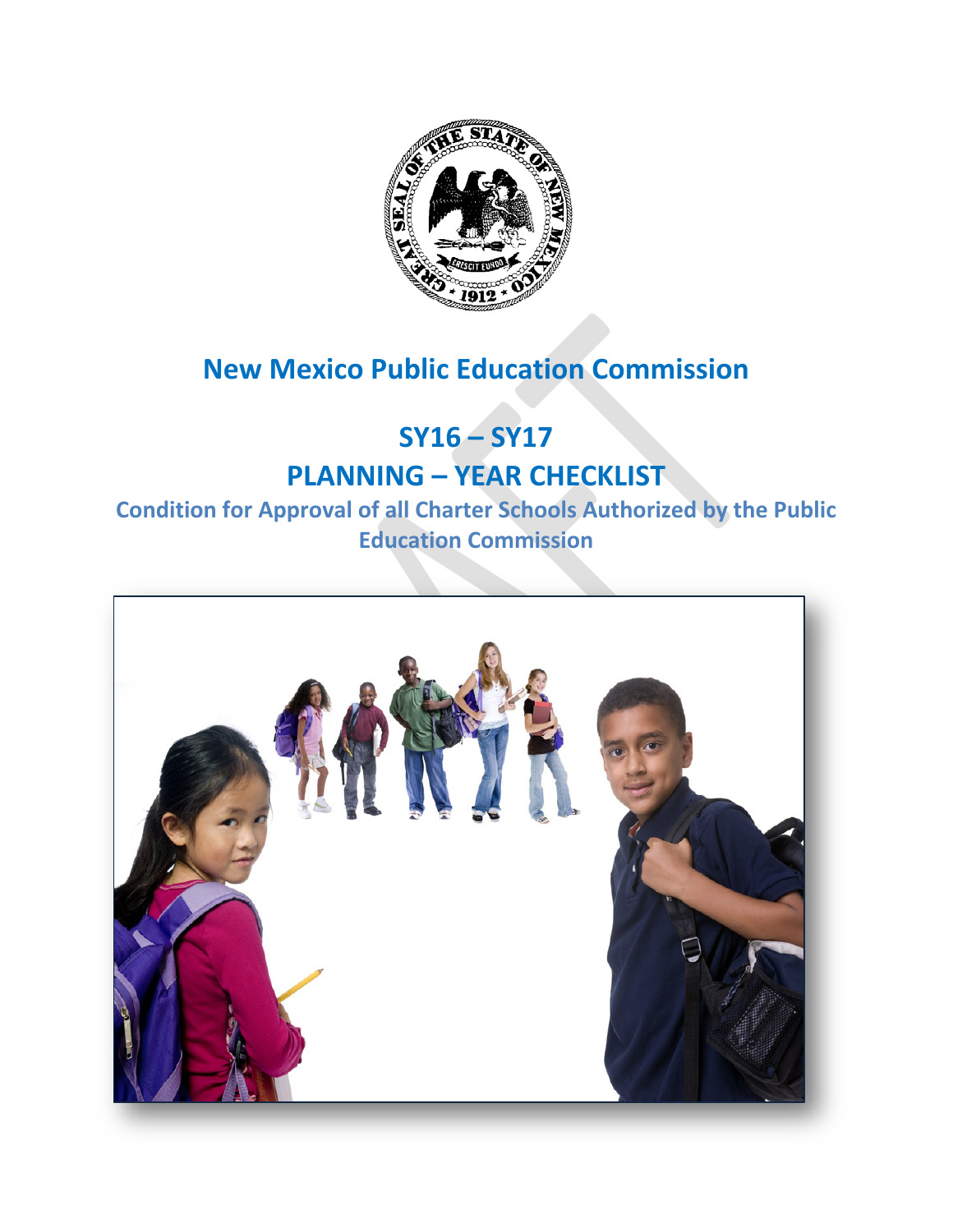## **PART I. NAME OF SCHOOL & CONTACT INFORMATION**

### **School Information:**

Name Of Charter School: Click here to enter text. School Address (if known): Click here to enter text. School Location (City/Town): Click here to enter text. School District Within Which The Proposed School Will Be Located: Click here to enter text. Grades To Be Served: Click here to enter text. Requested Enrollment Cap: Click here to enter text.

### **Founder Contact Information:**

Primary Contact Person: Click here to enter text. Address: Click here to enter text. City: Click here to enter text. State: Click here to enter text. Zip: Click here to enter text. Daytime Tel: Click here to enter text. | Fax: Click here to enter text. Alternate Tel: Click here to enter text. E-Mail: Click here to enter text.

### Secondary Contact Person: Click here to enter text.

Address: Click here to enter text. City: Click here to enter text. State: Click here to enter text. | Zip: Click here to enter text. Daytime Tel: Click here to enter text. Fax: Click here to enter text. Alternate Tel: Click here to enter text. E-Mail: Click here to enter text.

### **Foundation / Sponsoring Organization Information:**

Foundation / Sponsoring Organization Name (if applicable): Click here to enter text. Principal Officer: Click here to enter text. Mailing Address: Click here to enter text. City: Click here to enter text. State: Click here to enter text. | Zip: Click here to enter text.| Daytime Tel: Click here to enter text. Fax: Click here to enter text. Alternate Tel: Click here to enter text. | E-Mail: Click here to enter text. |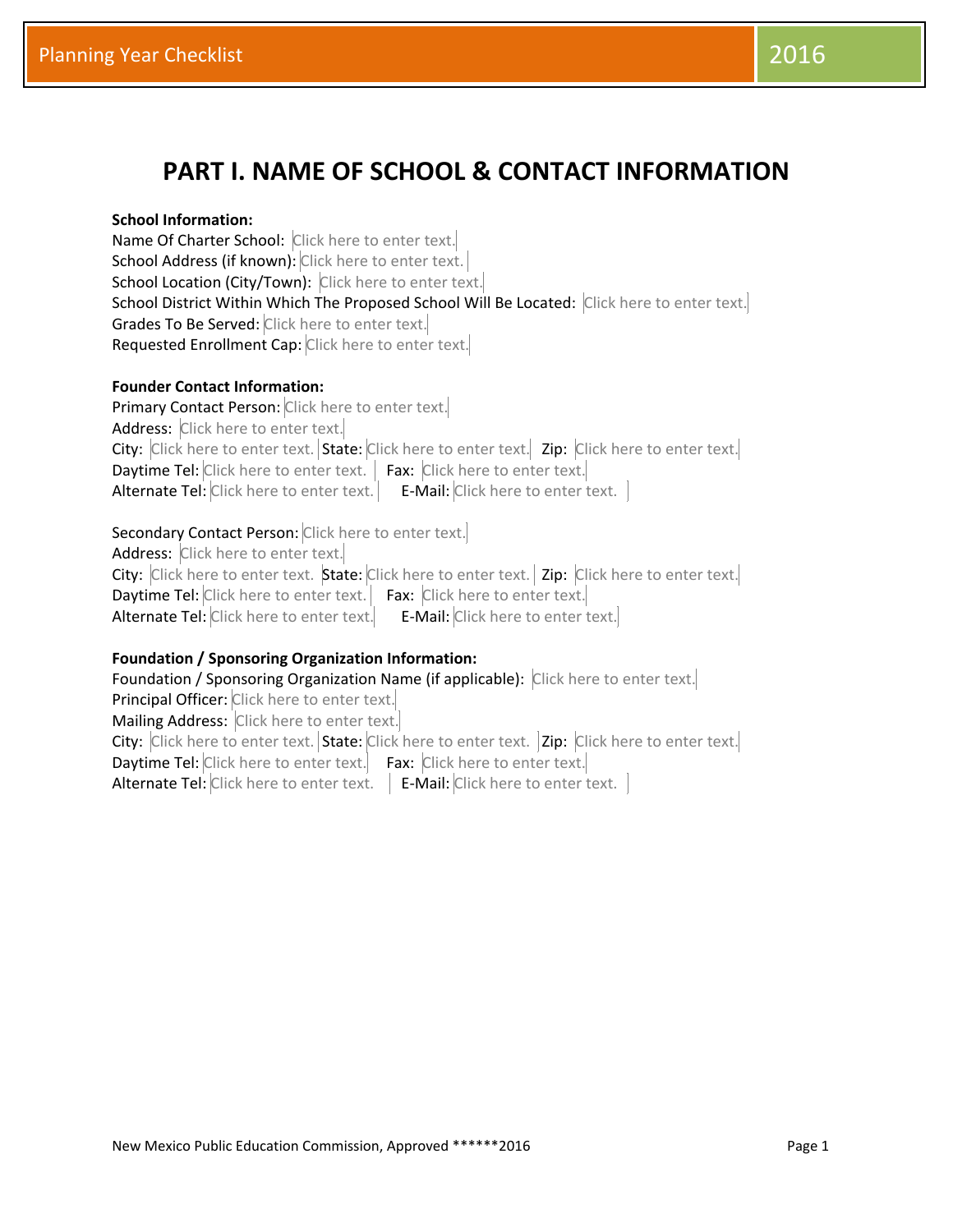## **Part II. Introduction**

Through charter schools, the PEC as Authorizer and the Charter Schools Division ("CSD") in the New Mexico Public Education Department ("PED") seek to provide families with effective, quality educational options.

## **A. Planning Year Checklist Authority and Purpose.**

The *Public Education Commission Planning Year Checklist* serves as a guide and tool for a charter school to develop and produce all necessary materials to demonstrate compliance with all applicable laws, rules, and charter provisions necessary to demonstrate readiness to operate a public school.

The *Public Education Commission Planning Year Checklist* also provides an opportunity for a charter school to demonstrate it has the capacity to both operate and function as a place of education and learning. The legal, regulatory, and policy requirements of an authorized school are significant. Successful school operators need to both demonstrate an understanding and capability to institute and implement a program consistent with the requirements presented within this document.

The PEC holds charters schools accountable to all applicable laws, rules, and charter provisions, by making the *Public Education Commission Planning Year Checklist* a condition for charter authorization. Prior to the end of the planning year, a school must apply to the PEC for authorization to commence full operations. (NMAC § 6.80.4.11). This "Planning Year Checklist Condition" imposed by the PEC, requires a school to complete and resolve any findings, issues, or concerns identified in the *Public Education Commission Planning Year Checklist*.

The PEC makes the final determination regarding commencement of operations, the Planning Year Checklist and any conditions of charter approval after considering the review and recommendation by the PED. The PEC is not limited by these reviews and recommendations and may request any additional documentation, information, or input that the PEC deems appropriate.

## **B. Development of the Planning Year Checklist.**

The items identified in the *Public Education Commission Planning Year Checklist* template are those designed to address local, state, and federal, laws, rules and regulations, charter contract provisions, charter best practices, and PEC directives. Each year, the CSD reviews any changes to the aforementioned laws, rules and regulations, charter contract provisions, charter best practices, and PEC directives and prepares a revised draft *Public Education Commission Planning Year Checklist* template.

This draft template along with any CSD recommendations is presented to the PEC at a regularly scheduled meeting. The PEC reviews and makes the final determination regarding any CSD recommendations. The PEC is not limited by these recommendations and may add, remove, or revise any language presented in the draft template.

Prior to November of each year, the PEC votes to approve and makes available online on its website a copy of the most recently approved *Public Education Commission Planning Year Checklist* template. The current template was approved on: Click here to enter text.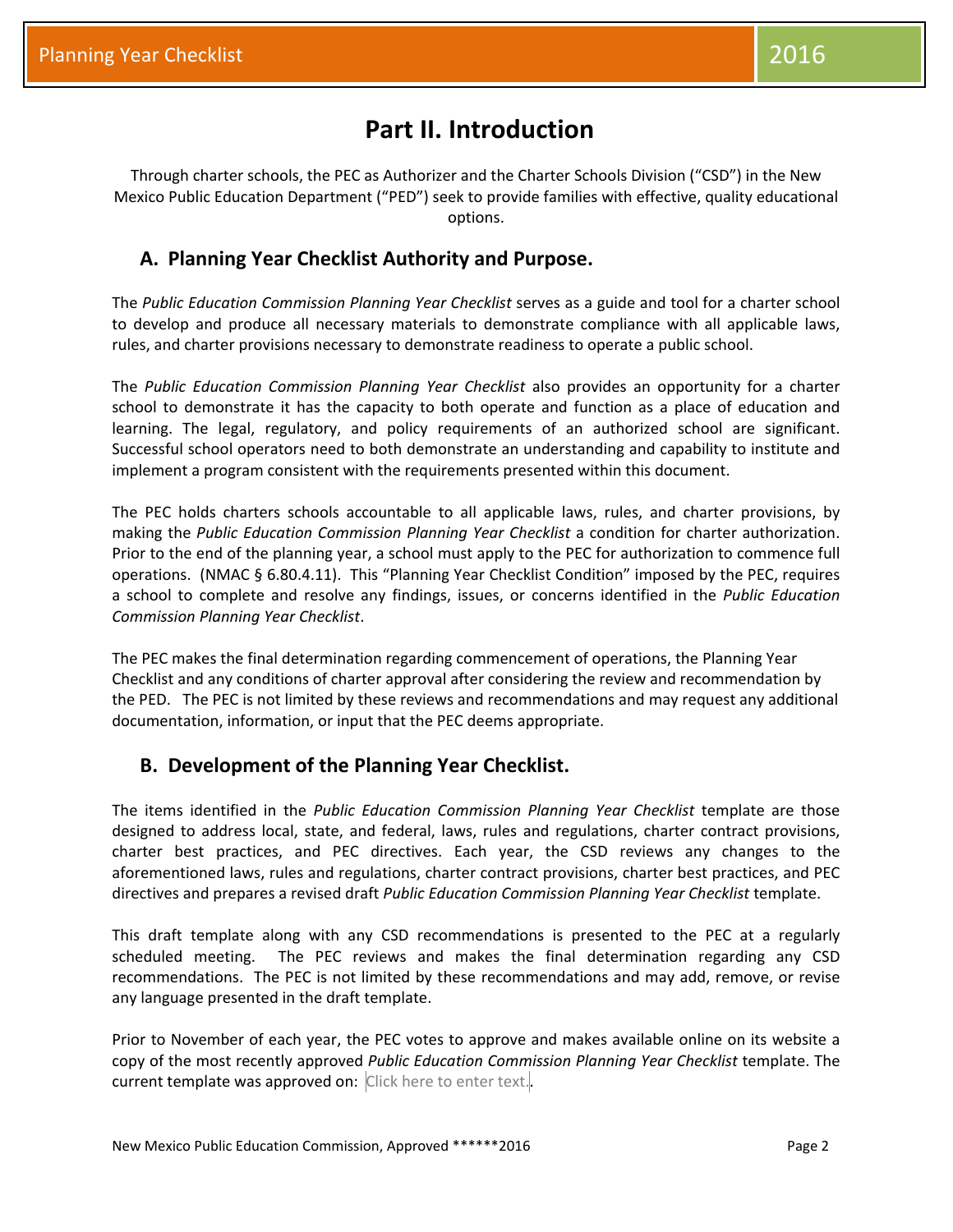Each school will have an individual *Public Education Commission Planning Year Checklist* that may be tailored to the individual needs of the school. As a result, the template may differ substantially from the document provided to an individual school. The PEC may impose any conditions it deems appropriate and these conditions will be incorporated into the school's individual planning year checklist.

## **C. Directions.**

- 1. The items on the Planning Year Checklist and any additional conditions of charter approval **MUST** be completed on or before May 15th, 2016 to receive a recommendation for commencement of operations.
- 2. All submissions and all documentation must be submitted to the CSD for review. All submissions and all documentation must be submitted to the CSD for review **on or before** the deadlines indicated. Documentation should be submitted online as provided in individual instructions provided to the School. The School may also provide documentation via e-mail or in-person.
- 3. The CSD provides staff support to the PEC and will review all submissions. This review will provide the basis for any recommendation to the PEC.
- 4. The CSD will provide three summary reports to the School which will detail a summary of all findings, issues, and concerns identified by CSD. The School is required to arrange a phone conference or in-person conference with CSD within 10 days of receipt of the summary report. The purpose of this conference is to discuss the issues and concerns identified by CSD.
- 5. Following receipt of a summary report, the school is required to address and resolve all findings, issues, and concerns prior to the next submission deadline.
- 6. Key Terms:
	- a. An **"indicator"** is a stated compliance objective that **MUST** be addressed and completed by the school. These objectives may be legal, regulatory, charter contract provisions, charter best practices, or PEC directives.
	- b. **"Documentation"** requires a school to submit copies of all policies, procedures, forms, protocols, spreadsheets, documents, or any other material that will provide evidence that the school has addressed or completed the relevant indicator.
	- c. **"Date of Completion"** is the date that the CSD certifies that documentation addressed or completed the relevant indicator.
	- d. **"Findings"** are those CSD comments and notes which identify deficiencies in the "documentation" and provide the reasons why CSD was unable to certify documentation as having addressed or completed the relevant indicator.
- 7. When an "Indicator" or "Documentation" names a statute, rule, or regulation, this is an indication that specific materials are required by statute, rule, or regulation. The school **MUST** address each element or provision that is required in the statute, rule, or regulation.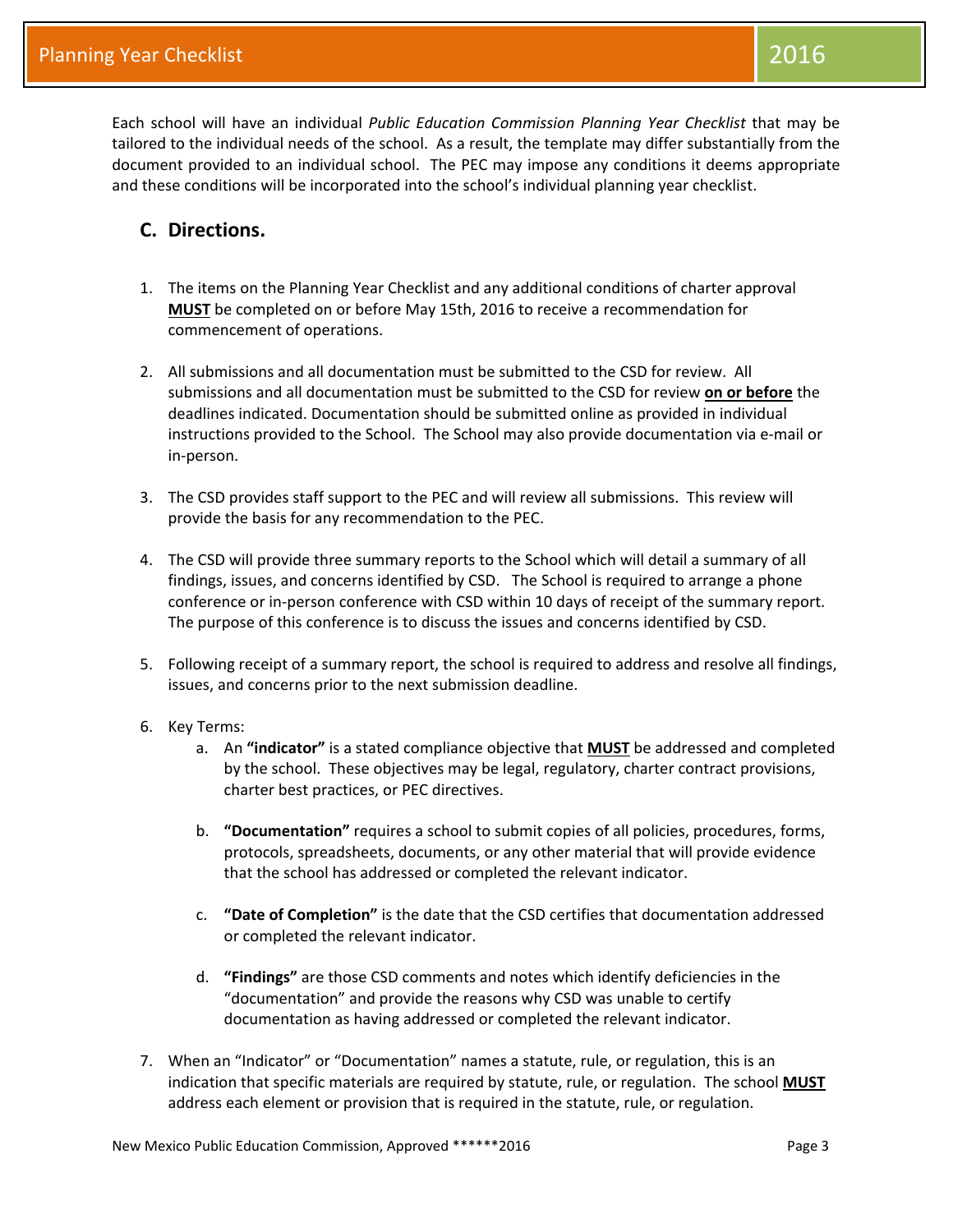- 8. Specific Indicators may require the school to consult, update, and receive approval from different agencies, departments, or divisions within the PED. The school must provide evidence of these consultations where indicated and provide copies to CSD of any materials provided to these different agencies, departments, or divisions.
- 9. Additional elements may be added to the Planning Year Checklist based on changes to legislation, statute, regulation, or due to PEC direction or condition.
- 10. The PEC makes the final determination regarding the Planning Year Checklist and any conditions of charter approval after considering the review and recommendations provided by the CSD. The PEC is not limited by these reviews and recommendations and may request any additional documentation, information, or input that the PEC deems appropriate.

### **D. Review Process:**

The CSD will review all school submissions and provide a summary report and any findings **within 30 days of a submission** deadline.

Generally, the CSD review process is as follows:

- 1) The school sends all policies, procedures and documents related to an indicator or documentation requirement prior to a submission date.
- 2) CSD consults any applicable laws, regulations, charter contract provisions, written PEC policies, or written guidance manuals applicable to the indicator or documentation required.
- 3) CSD analyzes the school documentation to determine whether all applicable laws, regulations, charter contract provisions, written PEC policies, or written guidance manuals to determine whether all required elements were addressed and satisfied.
- 4) Should all elements be addressed and satisfied CSD then reviews implementation and completeness to determine whether the process and documentation is possible, consistent, and reasonable.
- 5) Finally, CSD reviews implementation and consistency in relationship to all other policies and procedures provided by school.
- 6) In the case of application deficiencies or PEC imposed conditions, CSD consults the specific named deficiencies in the application and the specific condition imposed by the PEC.
- 7) CSD analyzes the school documentation determine whether all application deficiencies identified and any PEC imposed conditions and corrected.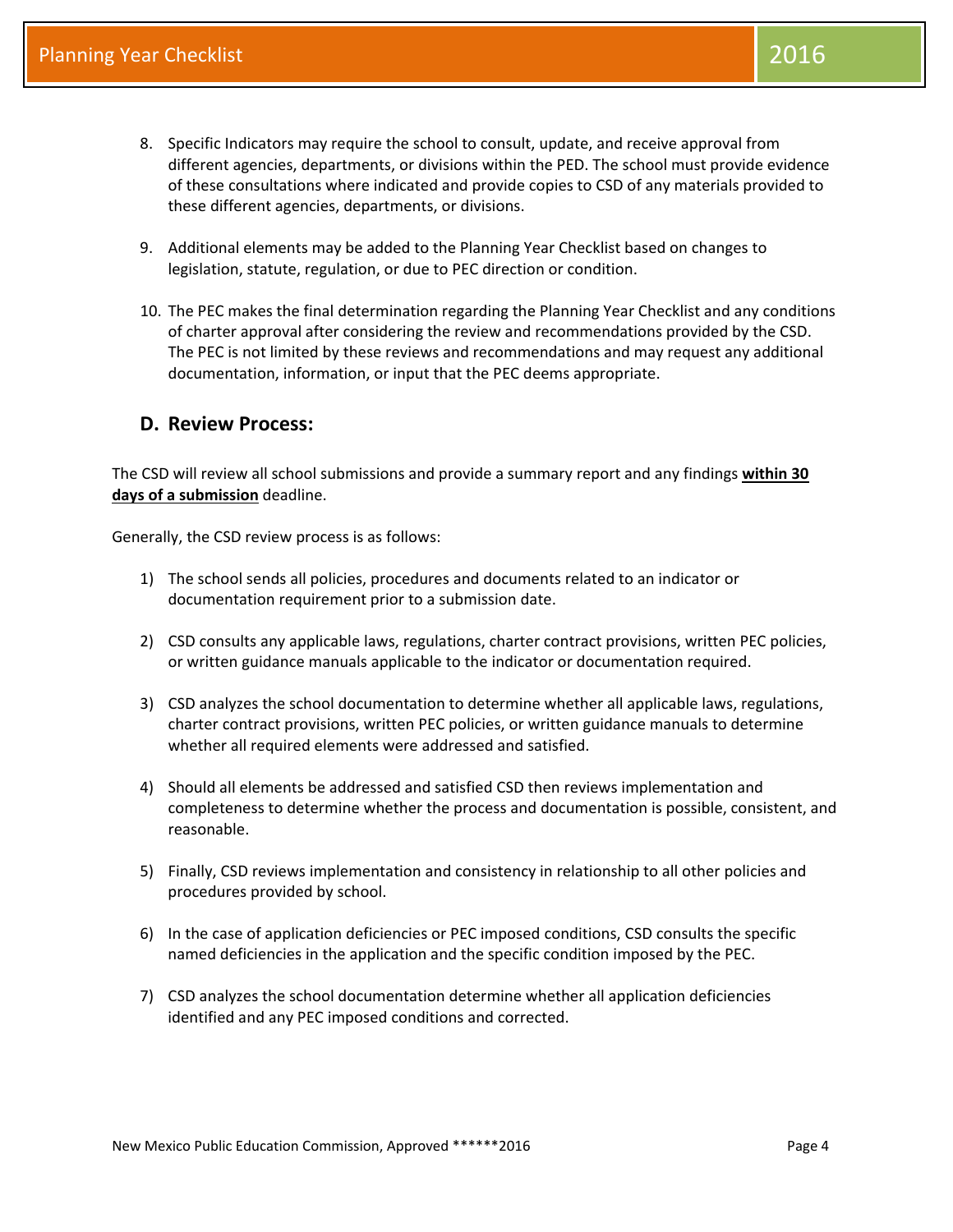| INDIVIDUAL SCHOOL CONDITIONS TO BE MET PRIOR TO COMMENCEMENT OF                                                                                                                                                                                                    |                                                                                                                                                                                                                                                                                                                                                                                           |                                     |                 |  |  |  |
|--------------------------------------------------------------------------------------------------------------------------------------------------------------------------------------------------------------------------------------------------------------------|-------------------------------------------------------------------------------------------------------------------------------------------------------------------------------------------------------------------------------------------------------------------------------------------------------------------------------------------------------------------------------------------|-------------------------------------|-----------------|--|--|--|
| OPERATIONS (MAY 15 <sup>th</sup> )                                                                                                                                                                                                                                 |                                                                                                                                                                                                                                                                                                                                                                                           |                                     |                 |  |  |  |
| <b>INDICATORS</b>                                                                                                                                                                                                                                                  | <b>DOCUMENTATION</b>                                                                                                                                                                                                                                                                                                                                                                      | <b>DATE OF</b><br><b>COMPLETION</b> | <b>FINDINGS</b> |  |  |  |
| C.1. Timely obtain standing<br>as an approved Board of<br>Finance no more than 120<br>days after receiving written<br>notification of the approval<br>of the new application.<br>NMSA § 22-8-38;<br>NMAC § 6.80.4;<br>PEC Policy, Board of Finance<br>Application. | □Condition Met.<br>PEC Policy, Board of<br>Finance Application.                                                                                                                                                                                                                                                                                                                           |                                     |                 |  |  |  |
| C.2. Timely secure a facility                                                                                                                                                                                                                                      | $\square$ School has secured<br>a facility that meets<br>educational<br>occupancy standards<br>(E-Occupancy) and<br>school has provided<br>evidence of an E-<br>Occupancy<br>certificate.<br>$\Box$ School provides                                                                                                                                                                       |                                     |                 |  |  |  |
| that meets PSFA approval,<br>including condition index,<br>E-Occupancy, and<br>ownership or leasing<br>requirements no less than<br>two weeks prior to the<br>scheduled first day of<br>school.<br>NMSA § 22-8B-4.2                                                | either a copy of PSFA<br>report that shows<br>facility has a<br>condition rating<br>equal to or better<br>than the average<br>condition for all New<br>Mexico public<br>schools for that year<br>or the charter school<br>has documented<br>PSFA approval that<br>within eighteen<br>months of occupancy<br>the school will<br>achieve a rating<br>equal to or better<br>than the average |                                     |                 |  |  |  |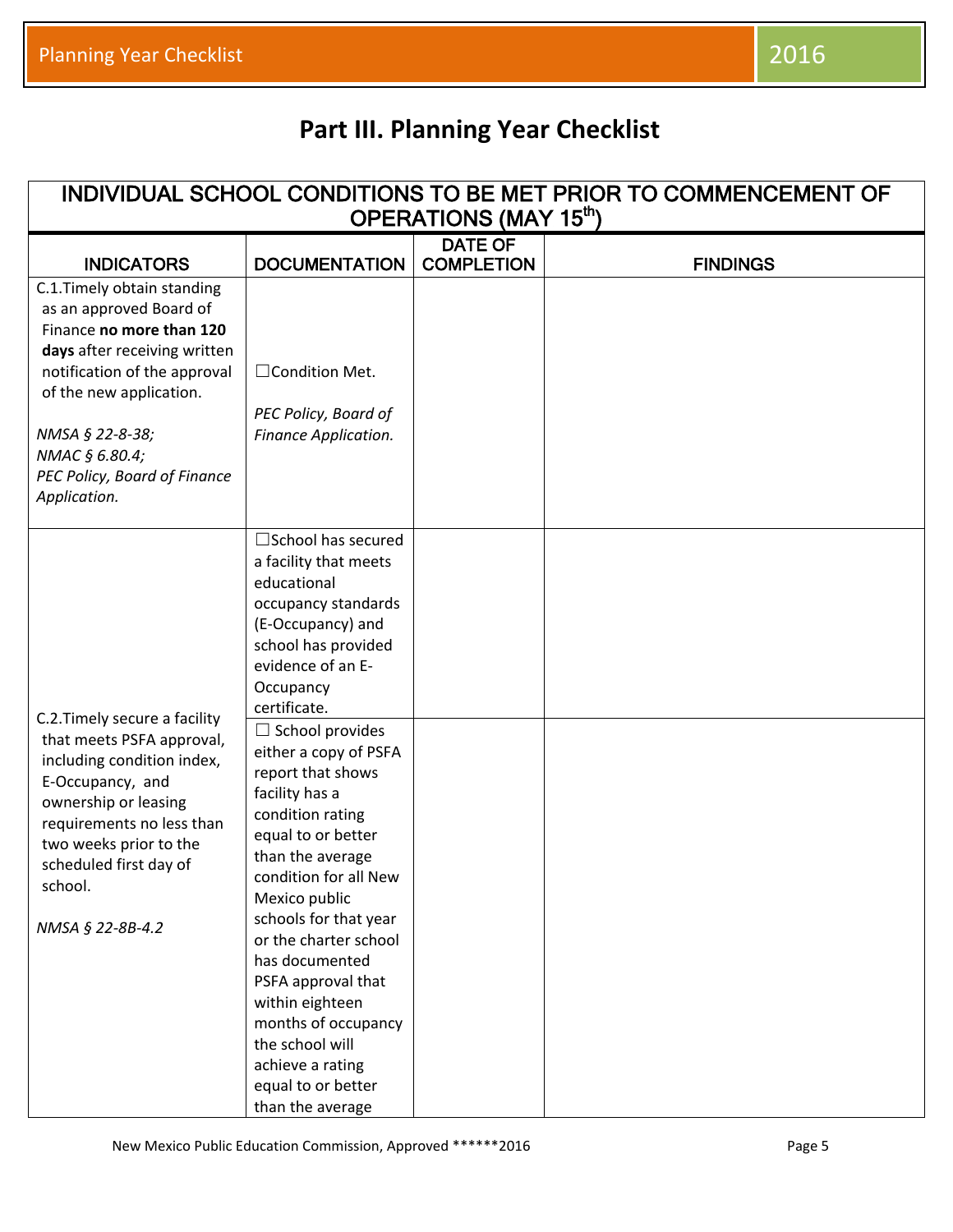| C.5.C.3. Attend all planning<br>year training and technical<br>assistance sessions hosted                                                                                                                                                                                                                 | <b>New Mexico</b><br>condition index.<br>$\Box$ School provides<br>documentation that<br>PSFA has approved<br>the lease, lease<br>purchase, or<br>ownership<br>arrangement.<br>□ Condition Met. |                                    |  |  |
|-----------------------------------------------------------------------------------------------------------------------------------------------------------------------------------------------------------------------------------------------------------------------------------------------------------|-------------------------------------------------------------------------------------------------------------------------------------------------------------------------------------------------|------------------------------------|--|--|
| by CSD.<br>C.6.C.4. Attend all planning<br>year conferences to discuss<br>with CSD any issues,<br>concerns, and findings<br>identified in the Planning<br>Year Checklist.                                                                                                                                 | □ Condition Met.                                                                                                                                                                                |                                    |  |  |
| C.7.C.5. Correct all CSD<br>issues concerns, and<br>findings identified in the<br>Planning Year Checklist.                                                                                                                                                                                                | □Condition Met.                                                                                                                                                                                 |                                    |  |  |
| C.8.C.6.As part of the<br>contract and framework<br>negotiation and approval<br>process, obtain the PEC<br>approval of any substantial<br>proposed changes to the<br>educational model, staffing,<br>organizational, and<br>governance plan, or finance<br>plan that are presented In<br>the application. | □ Condition Met.                                                                                                                                                                                |                                    |  |  |
| C.9.C.7. Address and correct<br>any application deficiencies<br>that were noted by both<br>the CSD and the PEC.                                                                                                                                                                                           | □ Condition Met.                                                                                                                                                                                |                                    |  |  |
|                                                                                                                                                                                                                                                                                                           |                                                                                                                                                                                                 | <b>SUMMARY REPORT - CONDITIONS</b> |  |  |
|                                                                                                                                                                                                                                                                                                           |                                                                                                                                                                                                 |                                    |  |  |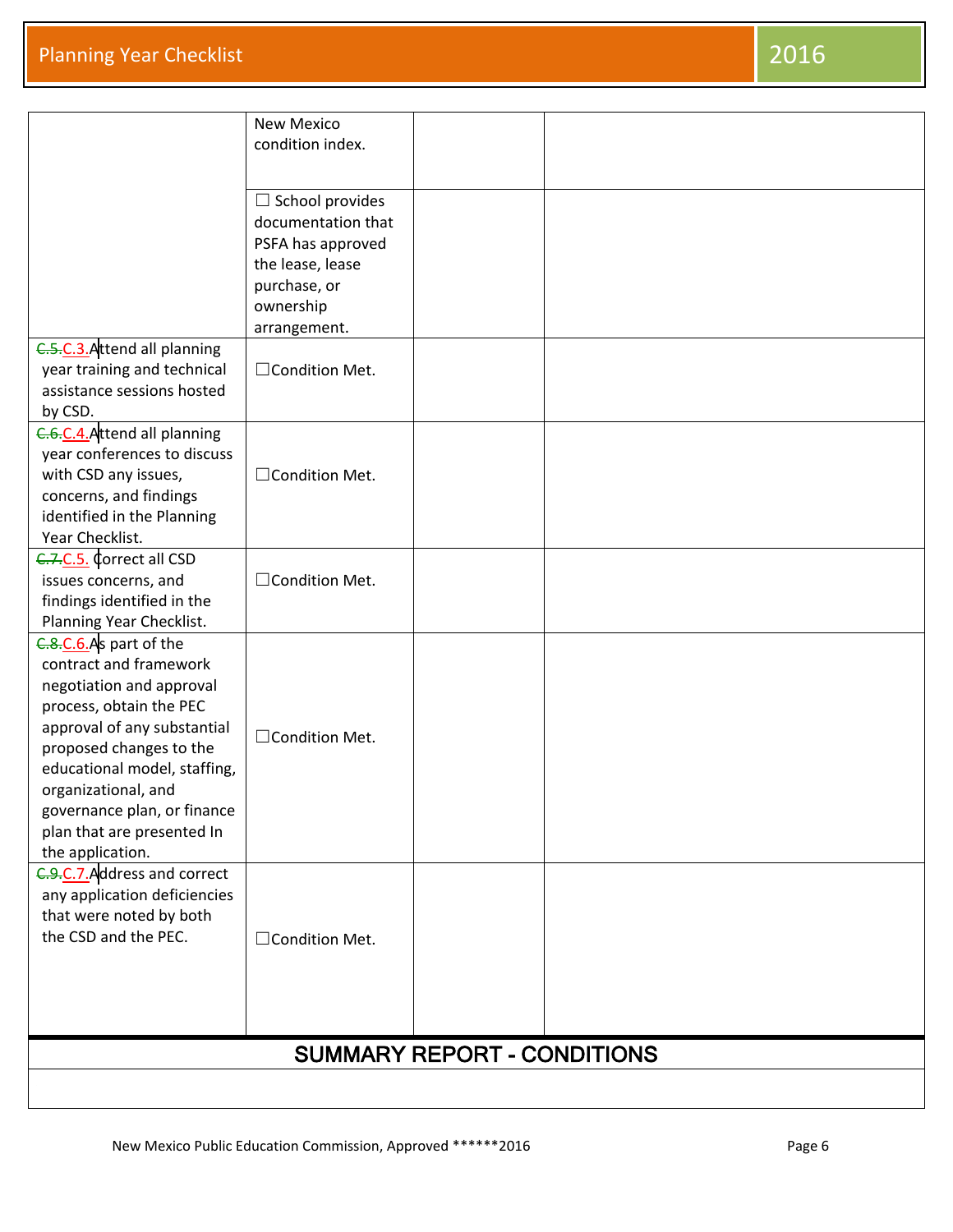| <b>INDICATORS</b>                                                                                                                                                                                                     | <b>DOCUMENTATION</b>                                                                                                                                                                                                                                                       | Date<br>Complete | <b>FINDINGS</b>                   |
|-----------------------------------------------------------------------------------------------------------------------------------------------------------------------------------------------------------------------|----------------------------------------------------------------------------------------------------------------------------------------------------------------------------------------------------------------------------------------------------------------------------|------------------|-----------------------------------|
|                                                                                                                                                                                                                       |                                                                                                                                                                                                                                                                            |                  | <b>ITEMS DUE BY NOVEMBER 15th</b> |
| 11-15.1.Governing<br>Board established<br>and operating<br>according to By Laws<br>and in accordance<br>with the Open<br>Meetings Act.<br>NMSA § 22-8b-4;<br>NMSA § 122-8-12.3;                                       | $\Box$ Review the PEC Policy,<br><b>Charter School Governing</b><br><b>Body Changes document</b><br>and provide notice<br>regarding any changes to<br>the Governing Body.<br>PEC Policy, Charter<br><b>School Governing Body</b><br>Changes.                               |                  |                                   |
| NMSA § 10-15-1;<br>NMSA § 14-2-1, et<br>seq.<br>$\square$ Provide list of<br>PEC Policy, Charter<br>governing body<br><b>School Governing</b><br>members. Include the<br><b>Body Changes.</b><br>contact information. | governing body positions<br>to be held, either a place<br>of residence or work, and                                                                                                                                                                                        |                  |                                   |
|                                                                                                                                                                                                                       | $\Box$ Name of any<br>sponsoring organization<br>or foundation. (This<br>includes prospective<br>organizations that will be<br>established upon<br>completion of the<br>planning year), name of<br>the principal officer, and<br>contact information.<br>□ School By Laws. |                  |                                   |
|                                                                                                                                                                                                                       | $\Box$ By Laws - Provision for<br>replacing and removing<br>members.                                                                                                                                                                                                       |                  |                                   |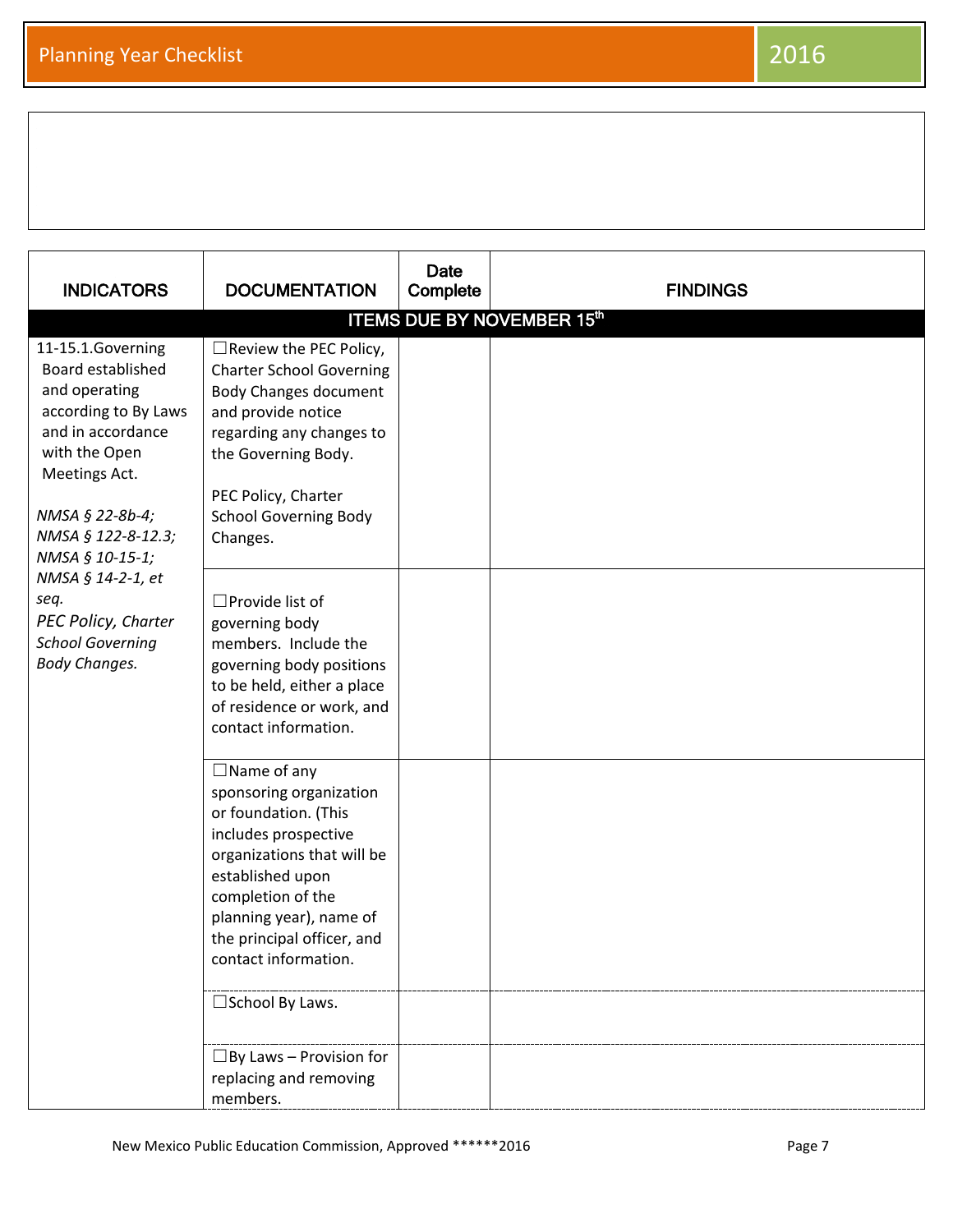|                           | $\Box$ By Laws – Provision for |  |
|---------------------------|--------------------------------|--|
|                           | creating required audit        |  |
|                           | and finance committees.        |  |
|                           |                                |  |
|                           | NMSA § 22-8-12.3               |  |
|                           |                                |  |
|                           | $\Box$ Audit and Finance       |  |
|                           | Committee - Provide            |  |
|                           | evidence that                  |  |
|                           | committees have been           |  |
|                           |                                |  |
|                           | formed, have scheduled         |  |
|                           | meetings, and list of          |  |
|                           | committee membership.          |  |
|                           |                                |  |
|                           | NMSA § 22-8-12.3               |  |
|                           |                                |  |
|                           | $\Box$ Provide evidence that   |  |
|                           | public notice of meetings      |  |
|                           | is being posted.               |  |
|                           | Additionally, if a website     |  |
|                           | is being used to post          |  |
|                           | notice then provide            |  |
|                           | website address.               |  |
|                           |                                |  |
|                           | $\square$ Provide copies of    |  |
|                           | meeting "agendas" that         |  |
|                           | comply with state law.         |  |
|                           |                                |  |
|                           | NMSA § 10-15-1, et seq.        |  |
|                           |                                |  |
|                           | $\square$ Provide copies of    |  |
|                           | meeting "minutes" that         |  |
|                           | apply with state law.          |  |
|                           |                                |  |
|                           | NMSA § 10-15-1, et seq.        |  |
|                           |                                |  |
|                           | □School IPRA policy and        |  |
|                           | procedures.                    |  |
|                           |                                |  |
|                           | NMSA § 14-2-1, et seq.         |  |
|                           |                                |  |
|                           |                                |  |
| 11-15.2. Initial Basic    | □ School conflict of           |  |
| <b>Operating Policies</b> | interest policy and            |  |
| and Procedures have       | procedures.                    |  |
| been developed and        |                                |  |
| approved by               | NMSA § 22-8B-5.2.              |  |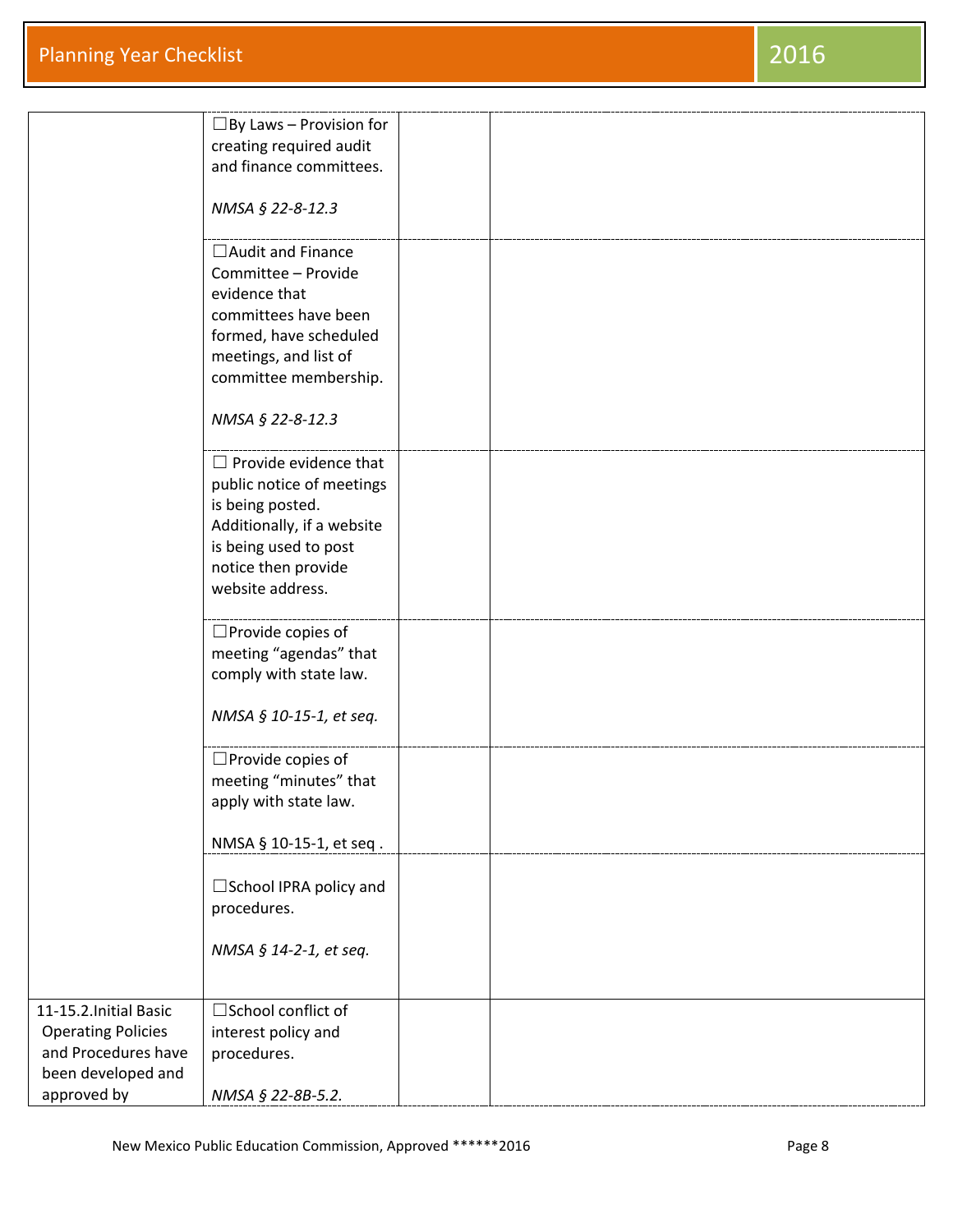| Governing Body.    |                                  |  |
|--------------------|----------------------------------|--|
| Charter Contract § |                                  |  |
| $8.11(a)$ .        |                                  |  |
|                    | □ Anti-nepotism policy           |  |
|                    | and procedures.                  |  |
|                    |                                  |  |
|                    | NMSA § 22-8B-10.                 |  |
|                    |                                  |  |
|                    | $\square$ Evidence of            |  |
|                    | background check policy          |  |
|                    | and procedures.                  |  |
|                    |                                  |  |
|                    | NMSA §§ 22-10A-5, et             |  |
|                    |                                  |  |
|                    | seq.                             |  |
|                    |                                  |  |
|                    | □School FERPA policy             |  |
|                    | and procedures.                  |  |
|                    |                                  |  |
|                    | 20 U.S.C. § 1232g.               |  |
|                    |                                  |  |
|                    | $\Box$ Enrollment policy and     |  |
|                    | procedures.                      |  |
|                    |                                  |  |
|                    | $\Box$ Policy and process for    |  |
|                    | receiving and resolving          |  |
|                    | community, parental,             |  |
|                    | and other public                 |  |
|                    | complaints.                      |  |
|                    |                                  |  |
| 11-15.3. Budget    | $\Box$ An identified date for    |  |
| Approval.          | a scheduled Governing            |  |
|                    | Body Meeting when the            |  |
| NMAC § 6.20.2.9.   | Governing Body plans to          |  |
|                    |                                  |  |
|                    | review and approve the           |  |
|                    | Budget at an open                |  |
|                    | meeting.                         |  |
|                    |                                  |  |
|                    | (Should be after the May         |  |
|                    | $15th$ final enrollment          |  |
|                    | adjustments, but must be         |  |
|                    | before the June 20 <sup>th</sup> |  |
|                    | regulatory deadline.).           |  |
|                    |                                  |  |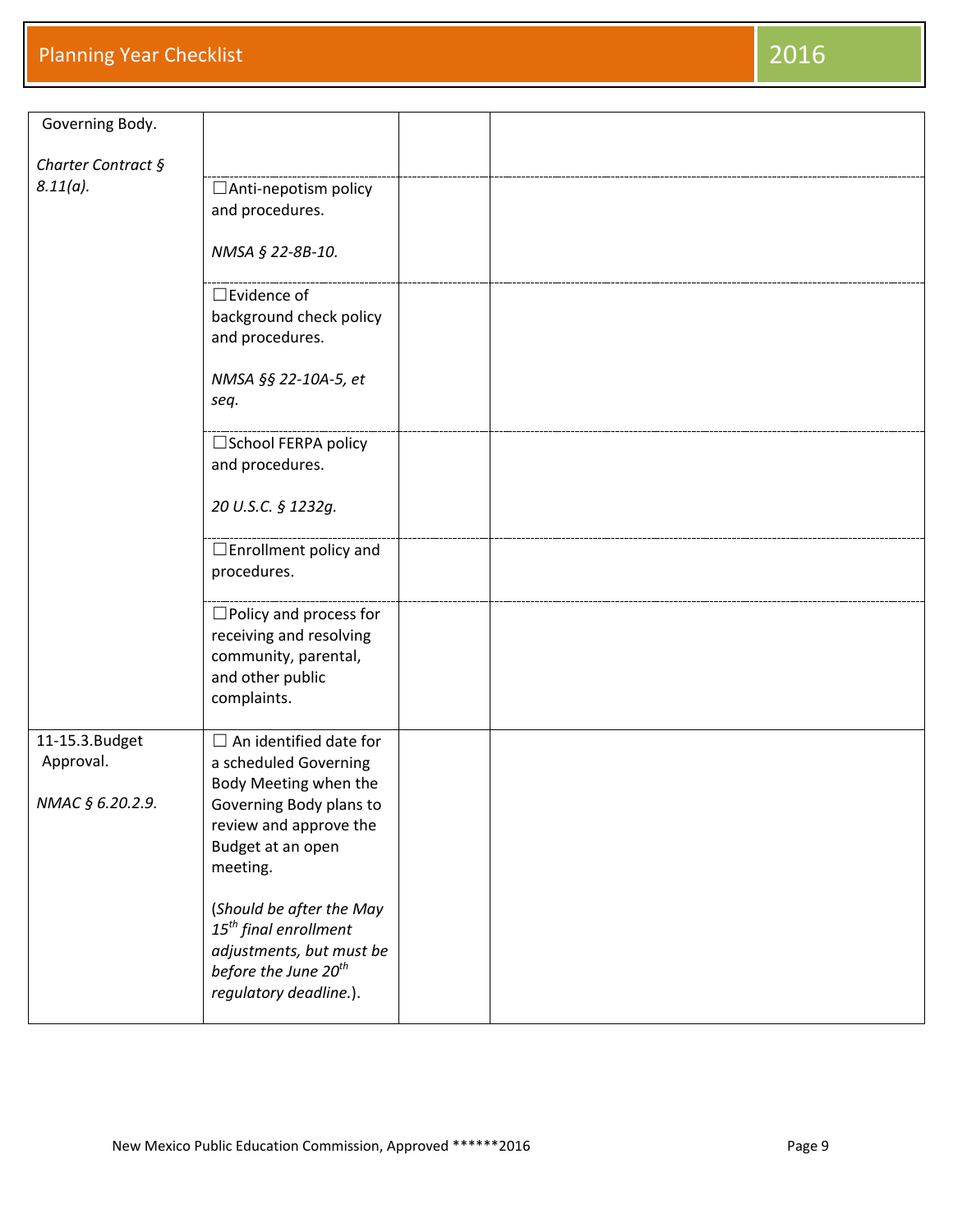|                    | $\Box$ Written curriculum     |  |
|--------------------|-------------------------------|--|
| 11-15.4.School     | development plan.             |  |
| Development Plans. |                               |  |
|                    | Includes 1) timeline, 2)      |  |
| NMAC § 6.29.1.     | success benchmarks, and       |  |
|                    | 3) responsible parties to     |  |
|                    | ensure development of         |  |
|                    | entire curriculum that        |  |
|                    | was identified in the         |  |
|                    | application and aligned       |  |
|                    | to school mission and         |  |
|                    | goals, NMCCSS, and NM         |  |
|                    | Content Standards prior       |  |
|                    | to May 15 <sup>th</sup> .     |  |
|                    |                               |  |
|                    |                               |  |
|                    | □ Written Special             |  |
|                    | <b>Population Services</b>    |  |
|                    | development plan,             |  |
|                    | including 1) timeline, and    |  |
|                    | 2) responsible parties to     |  |
|                    | ensure development of         |  |
|                    | plans, policies, and          |  |
|                    | procedures to serve           |  |
|                    | special education, ELL,       |  |
|                    | and 504 Plans.                |  |
|                    |                               |  |
| 11-15.5. Detailed  | $\Box$ Written narrative that |  |
| Staffing Plan.     | includes an explanation       |  |
|                    | on the process and plan       |  |
| NMAC § 6.29.1.     | for how the governing         |  |
|                    | body will identify, recruit,  |  |
|                    | and hire a prospective        |  |
|                    | head administrator.           |  |
|                    |                               |  |
|                    | (Note: A narrative may        |  |
|                    | have already been             |  |
|                    | included in the charter       |  |
|                    |                               |  |
|                    | application. This             |  |
|                    | documentation                 |  |
|                    | requirement is for the        |  |
|                    | school to review the          |  |
|                    | school's process and plan     |  |
|                    | and provide a current,        |  |
|                    | up-to date narrative that     |  |
|                    | the school plans on           |  |
|                    | implementing.)                |  |
|                    |                               |  |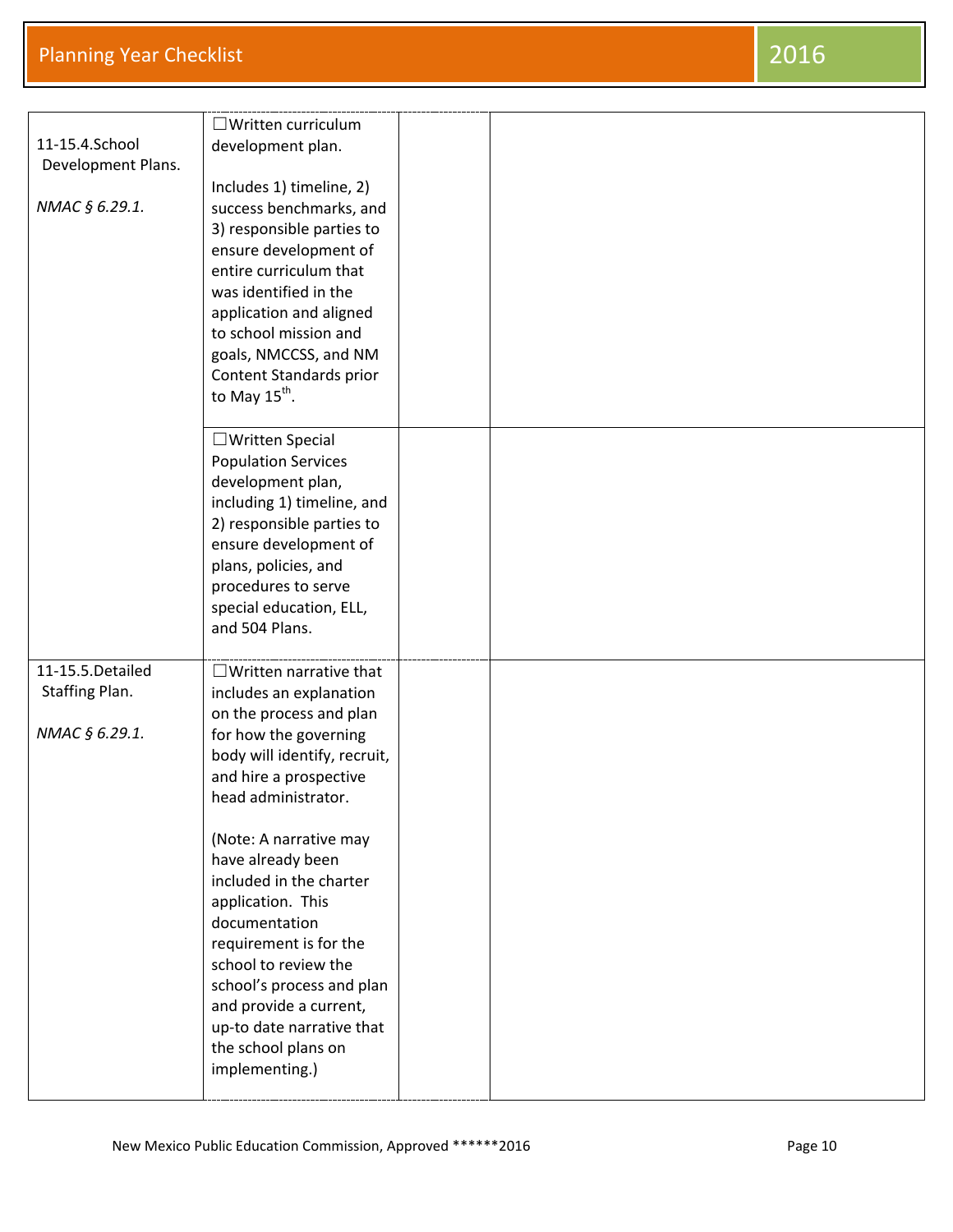|                        | $\Box$ The school                 |                                              |
|------------------------|-----------------------------------|----------------------------------------------|
|                        | administration, school            |                                              |
|                        | mission, and legal                |                                              |
|                        | (licensing) criteria that         |                                              |
|                        | will be used to evaluate a        |                                              |
|                        | head administrator.               |                                              |
|                        |                                   |                                              |
|                        | $\Box$ A detailed timeline for    |                                              |
|                        | interviewing, selection,          |                                              |
|                        | conducting background             |                                              |
|                        | checks, and signing of            |                                              |
|                        | contract for the head             |                                              |
|                        | administrator that must           |                                              |
|                        | be completed prior to             |                                              |
|                        | May $15^{th}$ .                   |                                              |
|                        |                                   |                                              |
|                        | $\Box$ A list of all prospective  |                                              |
|                        | staff positions and a             |                                              |
|                        | description of the                |                                              |
|                        | required licensure for            |                                              |
|                        | each position.                    |                                              |
|                        |                                   |                                              |
|                        |                                   | SUMMARY REPORT - ITEMS DUE BY NOVEMBER 15th. |
|                        |                                   |                                              |
|                        |                                   |                                              |
|                        |                                   |                                              |
|                        |                                   |                                              |
|                        |                                   |                                              |
|                        |                                   |                                              |
| 11-15.6.Attend all     |                                   |                                              |
| planning year          | □School conferenced               |                                              |
| conferences to         | with CSD within 10 days           |                                              |
| discuss issues,        | of receiving the                  |                                              |
| concerns, and          | November 15 <sup>th</sup> Summary |                                              |
| findings identified in | Report.                           |                                              |
|                        |                                   |                                              |
| the Planning Year      |                                   |                                              |
| Checklist.             |                                   |                                              |

| <b>INDICATORS</b>                       | <b>DOCUMENTATION</b>                               | Date<br>Complete | <b>FINDINGS</b> |  |
|-----------------------------------------|----------------------------------------------------|------------------|-----------------|--|
| ITEMS DUE BY MARCH 1st.1                |                                                    |                  |                 |  |
| 3-1.1. Resolve all<br>findings with the | $\Box$ Revised policies and<br>provided additional |                  |                 |  |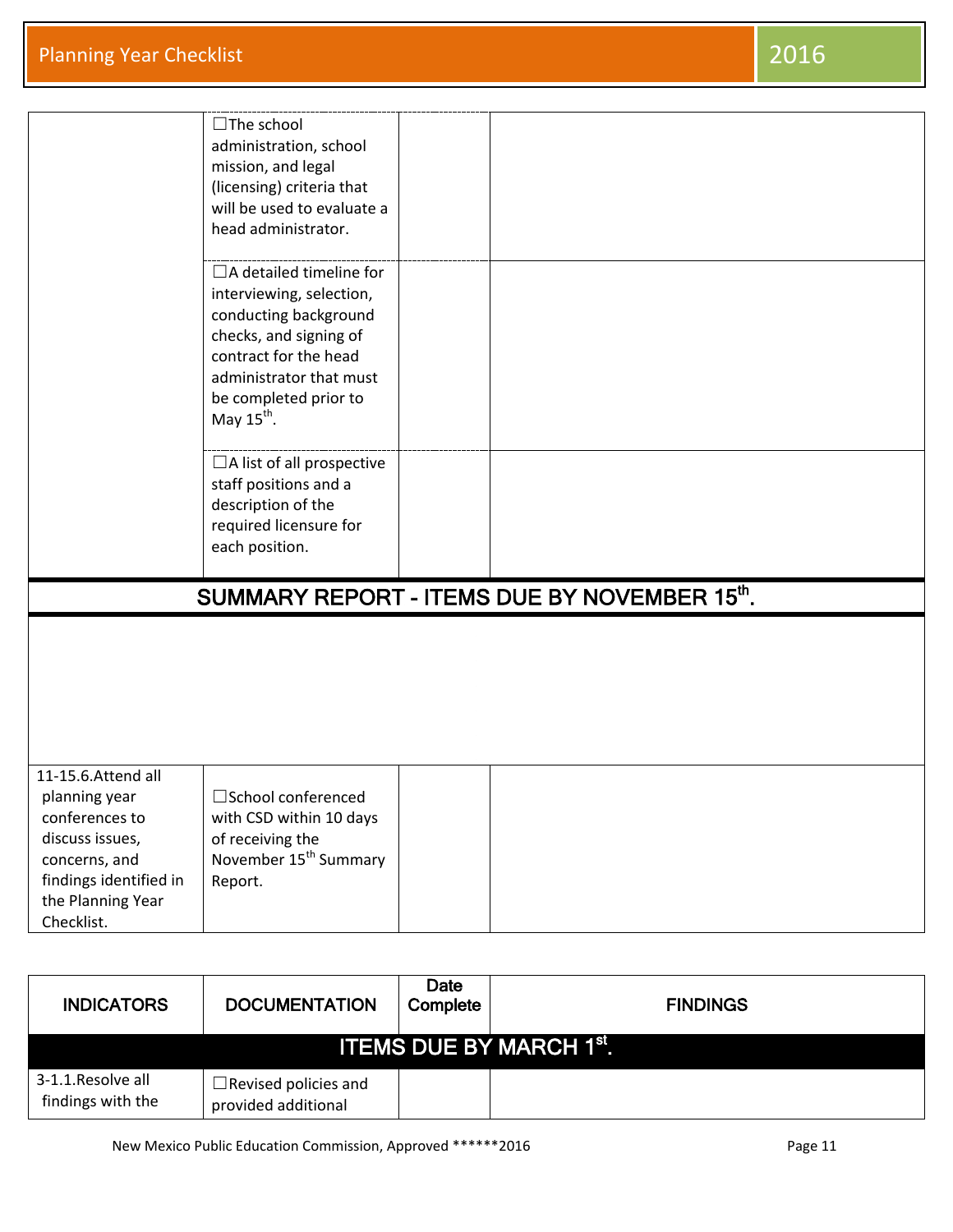| <b>Planning Year</b><br>Checklist.                                                                                                                | documentation to<br>address and resolve all<br>findings, issues, and<br>concerns identified in the<br>November 15 <sup>th</sup> review or<br>discussed during the<br>November 15 <sup>th</sup><br>conference.         |  |
|---------------------------------------------------------------------------------------------------------------------------------------------------|-----------------------------------------------------------------------------------------------------------------------------------------------------------------------------------------------------------------------|--|
| 3-1.2. Membership<br>Projections.<br>NMSA § 22-8-12.1.                                                                                            | $\Box$ Provide the projected<br>student membership for<br>the upcoming school year<br>to the School Budget<br>Bureau and to CSD.<br>Projections should<br>indicate number of<br>projected students by<br>grade level. |  |
|                                                                                                                                                   | □ Current Enrollment<br>and Current Enrollment<br>as a percentage of<br>Membership Projections<br>on file with the School<br>Budget Bureau. A copy<br>must be sent to the CSD.                                        |  |
| 3-1.3. Budget Plan<br>The budget plan<br>should be done using<br>the most current<br>Uniform Chart of<br>Accounts (UCOA).<br>NMAC § 6.20.2.13(C). | $\Box$ Budget Plan<br>submitted to the School<br>Budget Bureau. A copy<br>must be sent to the CSD.                                                                                                                    |  |
| 3-1.4. Enrollment<br>processes and<br>policies that comply<br>with state and<br>federal requirements.                                             | $\Box$ Detailed Lottery and<br>waitlist process including<br>timelines, benchmarks,<br>responsible parties, and<br>forms.                                                                                             |  |
| NMSA § 22-8B-4.1;<br>NMAC § 3-31.4.                                                                                                               | □ Admission policy and<br>forms including<br>application for admission                                                                                                                                                |  |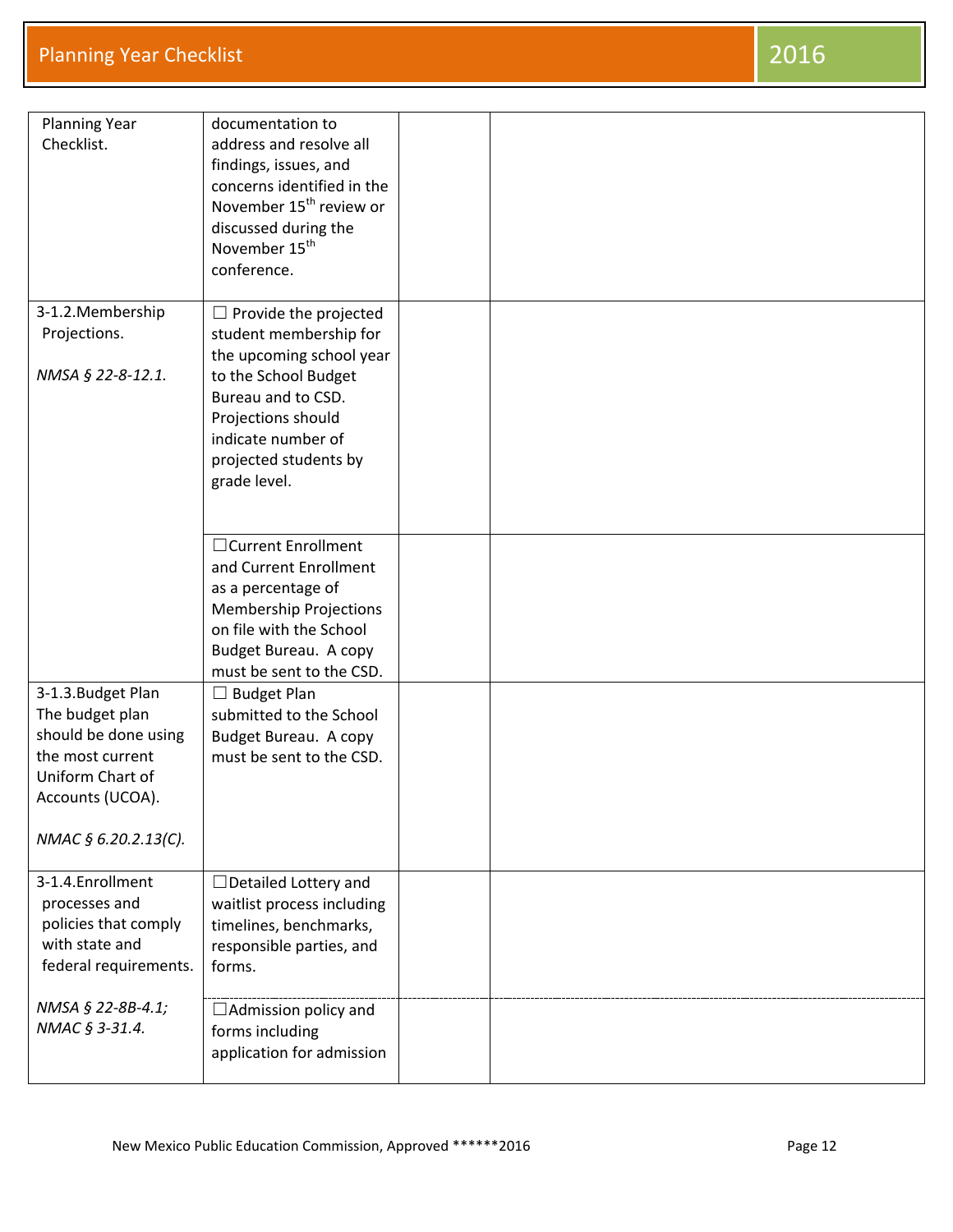|                         | $\Box$ Evidence that school is  |  |
|-------------------------|---------------------------------|--|
|                         |                                 |  |
|                         | advertising with                |  |
|                         | newspapers, bulletin            |  |
|                         | boards, and other               |  |
|                         | methods.                        |  |
|                         |                                 |  |
|                         |                                 |  |
|                         |                                 |  |
|                         |                                 |  |
|                         |                                 |  |
|                         | $\Box$ Provide status report    |  |
| 3-1.5.Status report on  | that details:                   |  |
| development/acquisi     |                                 |  |
| tion of facilities that | Expected date of<br>1)          |  |
| meet E-Occupancy,       | receiving E-                    |  |
| NMCI requirements,      |                                 |  |
|                         | Occupancy                       |  |
| and ownership/lease     | certificate.                    |  |
| requirements.           | Any current<br>2)               |  |
|                         | outstanding                     |  |
| NMSA § 22-8B-4.2.       | construction items              |  |
|                         | that must be                    |  |
|                         | completed before E-             |  |
|                         | Occupancy can occur.            |  |
|                         | NMCI score OR<br>3)             |  |
|                         | expected date of                |  |
|                         | receiving NMCI                  |  |
|                         | score.                          |  |
|                         | 4) Approval from PSFA           |  |
|                         |                                 |  |
|                         | regarding ownership             |  |
|                         | / lease requirements            |  |
|                         | OR identify                     |  |
|                         | outstanding items               |  |
|                         | that must be                    |  |
|                         | completed before                |  |
|                         | PSFA approval can be            |  |
|                         | secured.                        |  |
|                         |                                 |  |
|                         | $\square$ Provide evidence that |  |
|                         | contact has been made           |  |
|                         | with PSFA regarding the         |  |
|                         | facilities plan and that        |  |
|                         | contact has been made           |  |
|                         | within the last 30 days.        |  |
|                         |                                 |  |
|                         |                                 |  |
| 3-1.6. Financial        | $\Box$ Provide Adequate         |  |
| Control.                | <b>Internal Control</b>         |  |
|                         | Procedures                      |  |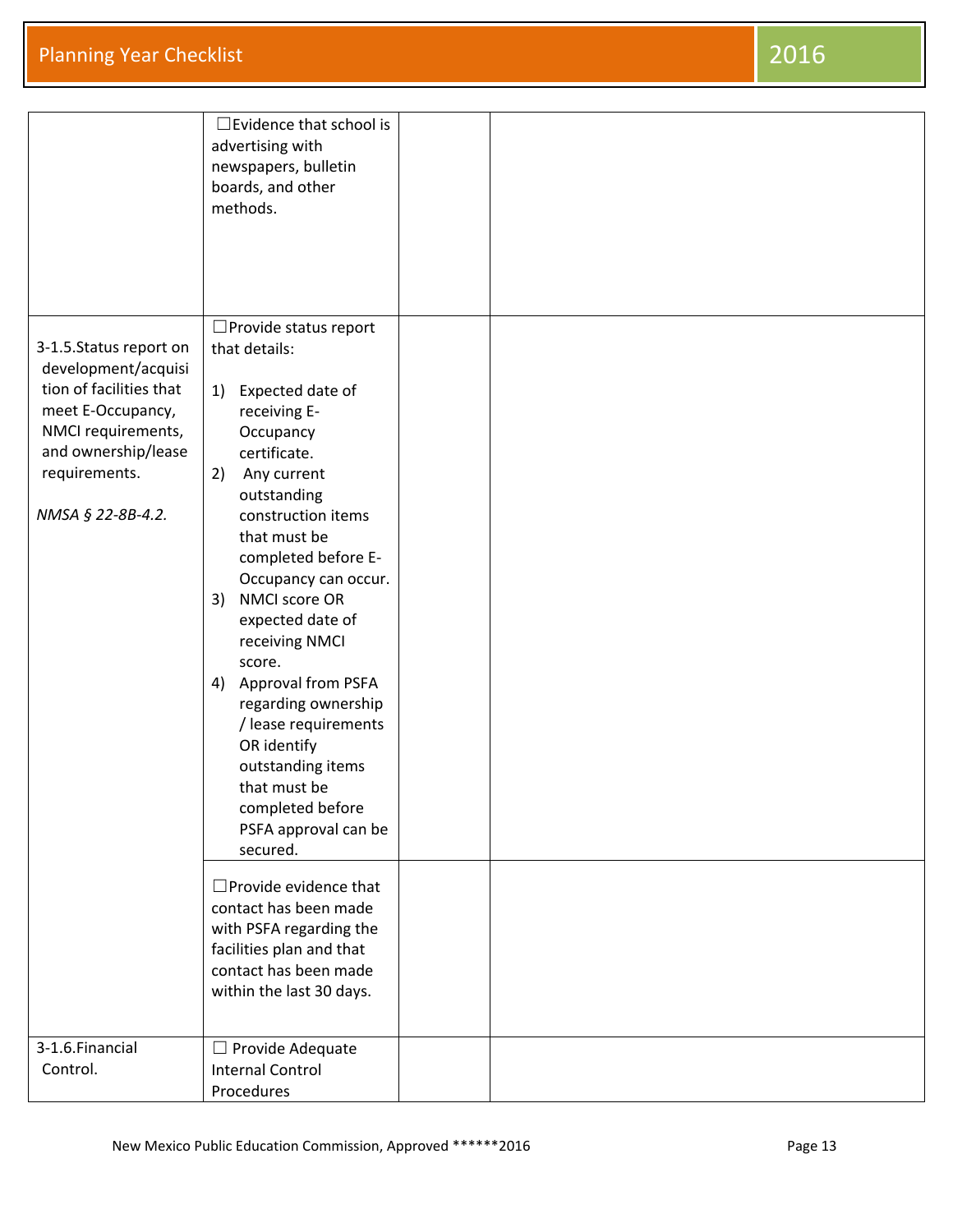|                                                                                           | NMAC §§<br>$6.20.2.11 - 6.20.2.18$ .                                                                                                |  |
|-------------------------------------------------------------------------------------------|-------------------------------------------------------------------------------------------------------------------------------------|--|
|                                                                                           | $\Box$ Establish and<br>implement written<br>procurement procedures<br>consistent with state and<br>federal law and<br>regulations. |  |
|                                                                                           | NMAC § 6.20.2.17;<br>34 CFR 74.44.                                                                                                  |  |
| 3-1.7. Mandatory<br><b>Operational Policies</b><br>and Procedures have<br>been developed. | □ Compulsory school<br>attendance policies and<br>procedures.                                                                       |  |
| Charter Contract §                                                                        | NMAC § 6.10.8.                                                                                                                      |  |
| $8.11(a)$ .                                                                               | $\Box$ Native American<br>identification,<br>intervention, and<br>parental notification<br>policies and procedures.                 |  |
|                                                                                           | NMAC § 6.10.8.9.                                                                                                                    |  |
|                                                                                           | $\Box$ Tobacco free policies<br>and procedures.                                                                                     |  |
|                                                                                           | NMAC § 6.12.4.                                                                                                                      |  |
|                                                                                           | $\Box$ Bullying prevention<br>policies and procedures.                                                                              |  |
|                                                                                           | NMAC § 6.12.7.                                                                                                                      |  |
|                                                                                           | $\Box$ Dual credit policies and<br>procedures.                                                                                      |  |
|                                                                                           | NMAC § 6.30.7.8.                                                                                                                    |  |
|                                                                                           | $\Box$ Distance learning<br>policies and procedures.                                                                                |  |
|                                                                                           | NMAC § 6.30.8.                                                                                                                      |  |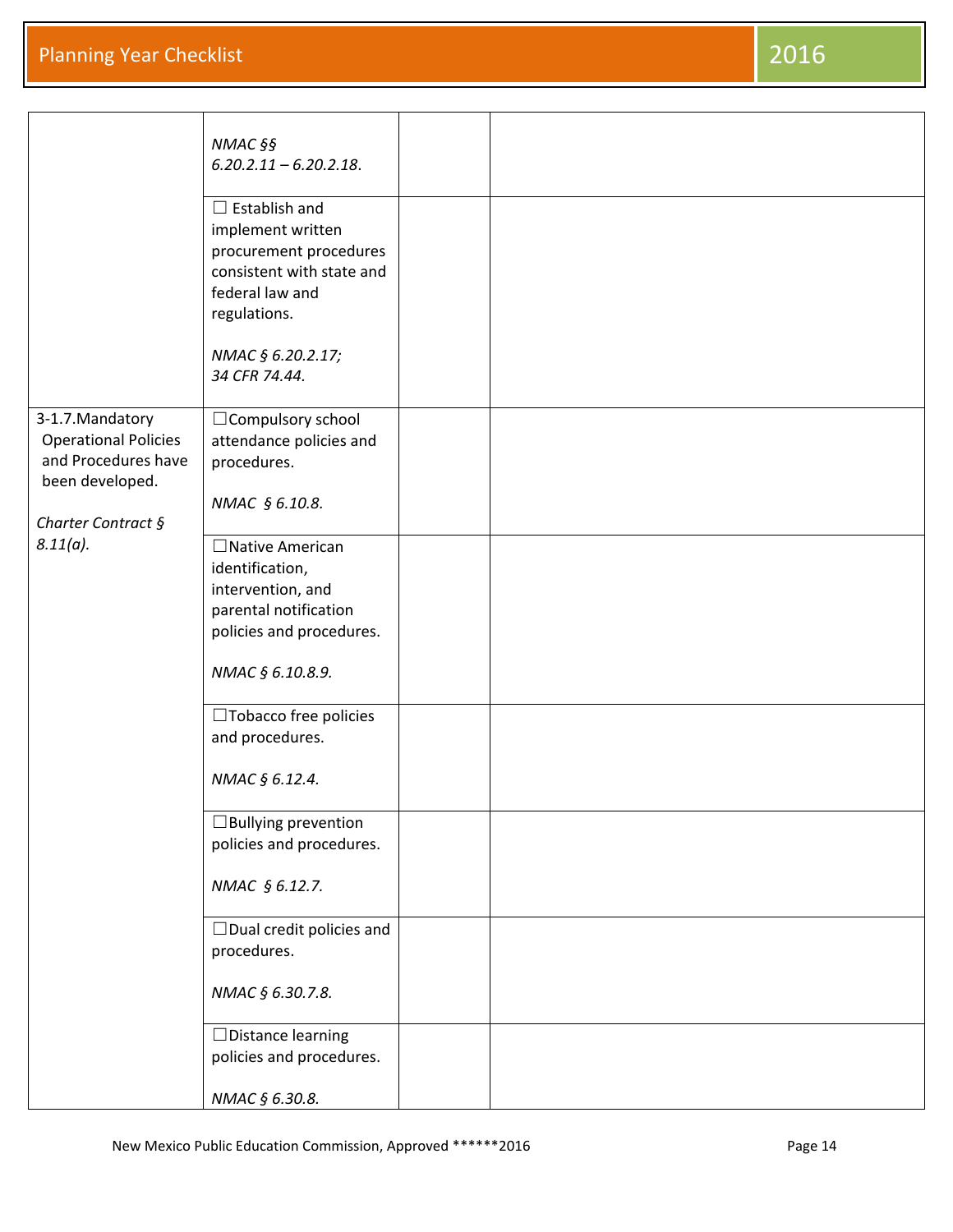| $\Box$ Grade change policies                               |  |
|------------------------------------------------------------|--|
| and procedures.                                            |  |
| NMAC § 6.30.10                                             |  |
| $\square$ Policies, procedures,                            |  |
| and any forms for<br>ensuring parental access              |  |
| to information regarding<br>professional                   |  |
| qualifications of teachers,                                |  |
| instructional support<br>providers and principals.         |  |
|                                                            |  |
| NMSA § 22-10A-16.                                          |  |
| $\Box$ Volunteer policies and<br>procedures.               |  |
|                                                            |  |
| NMAC § 6.50.18.8.                                          |  |
| $\Box$ Student information<br>system security policies     |  |
| and procedures.                                            |  |
| NMAC § 6.19.5.8.                                           |  |
| □ Staff discipline policies                                |  |
| and procedures.                                            |  |
| $\square$ Policy (or alternatively,<br>identify method) to |  |
| disseminate "Code of                                       |  |
| Ethics" and "Code of<br>Professional Conduct" to           |  |
| all licensed employees.                                    |  |
| NMSA § 6.60.9.1.                                           |  |
| $\Box$ Policies and                                        |  |
| procedures for<br>detention, suspension, or                |  |
| expulsion.                                                 |  |
| NMAC § 6.11.2.12.                                          |  |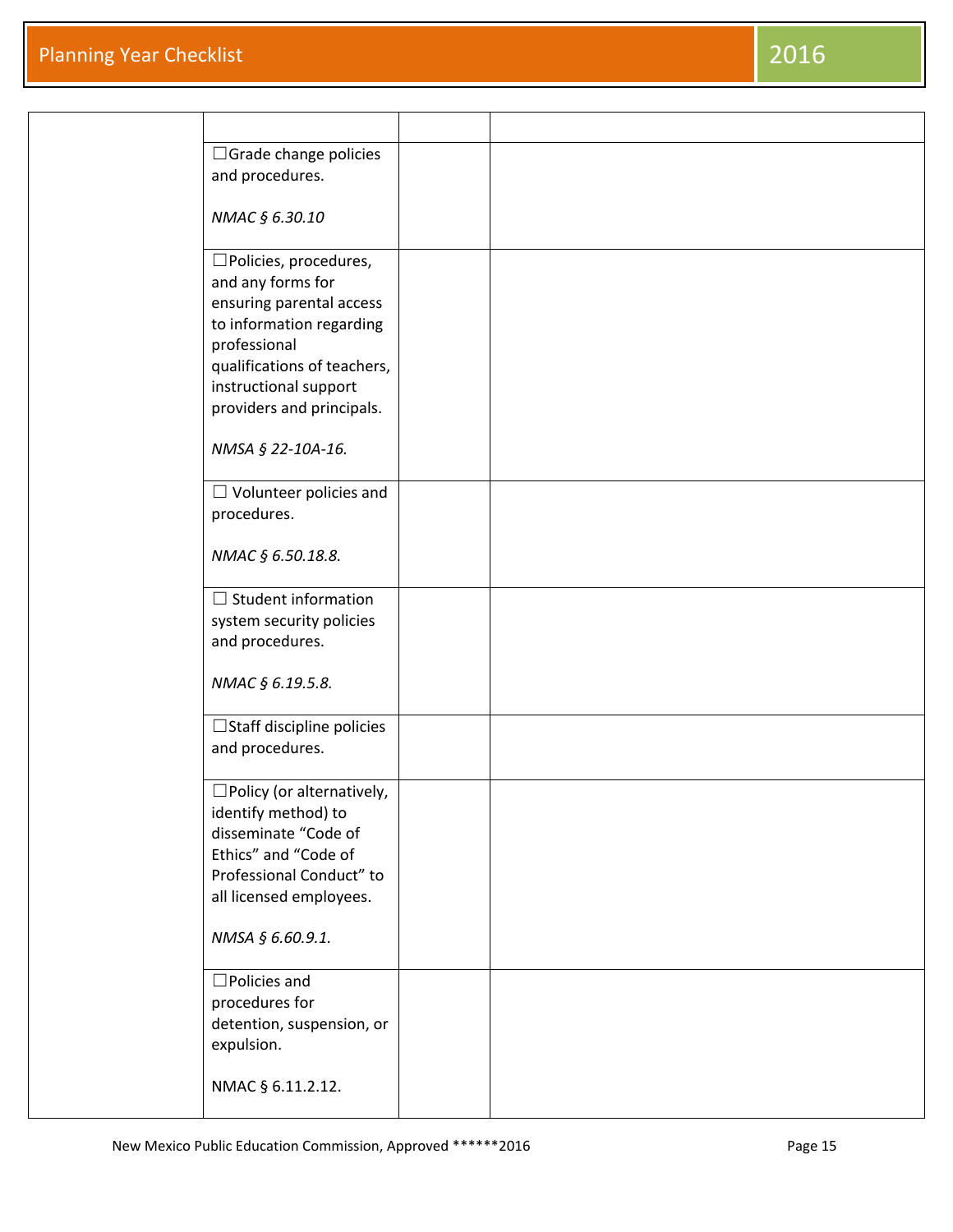| 3-1.8. Curriculum plan.<br>NMAC 6.29.1.9.                                                                                                         | $\Box$ Student discipline<br>policies and procedures.<br>NMSA § 22-5-4.3.<br>NMAC § 6.11.2.1, et seq.<br>□ Student Handbook.<br>□ Staff Handbook.<br>$\Box$ Status report on<br>implementation of<br>curriculum development<br>plan |  |  |
|---------------------------------------------------------------------------------------------------------------------------------------------------|-------------------------------------------------------------------------------------------------------------------------------------------------------------------------------------------------------------------------------------|--|--|
| 3-1.9. Protocols and<br>Policies for<br>Implementation of<br>RTI and SAT<br>processes.<br>NMAC § 6.29.1.9.                                        | □RTI & SAT policies and<br>procedures.                                                                                                                                                                                              |  |  |
| 3-1.10.Special<br>Education.<br>IDEA 2004;<br>29 U.S.C. § 701                                                                                     | $\Box$ Status report on<br>implementation of<br><b>Special Population</b><br>Development Plans.                                                                                                                                     |  |  |
| (otherwise known as<br>Section 504 of the<br>Rehabilitation Act of<br>1973);<br>NMSA § 22-13-5 -- 22-<br>13-8; NMSA 22-13-5 --<br>$22 - 13 - 8$ ; | □ELL services. --Provide<br>evidence that school has<br>consulted with the ELL<br>Bureau and reviewed the<br>relevant technical<br>assistance manuals.                                                                              |  |  |
| NMAC 6.29.1.9;<br>NMAC § 6.29.5.1, et<br>seq.;<br>NMAC § 6.31.2, et seq.                                                                          | $\Box$ Special Education and<br>504 Services. -- Provide<br>evidence that school has<br>consulted with the<br><b>Special Education Bureau</b><br>and discussed IDEA and<br>504 requirements.                                        |  |  |

## SUMMARY REPORT - ITEMS DUE BY MARCH 1st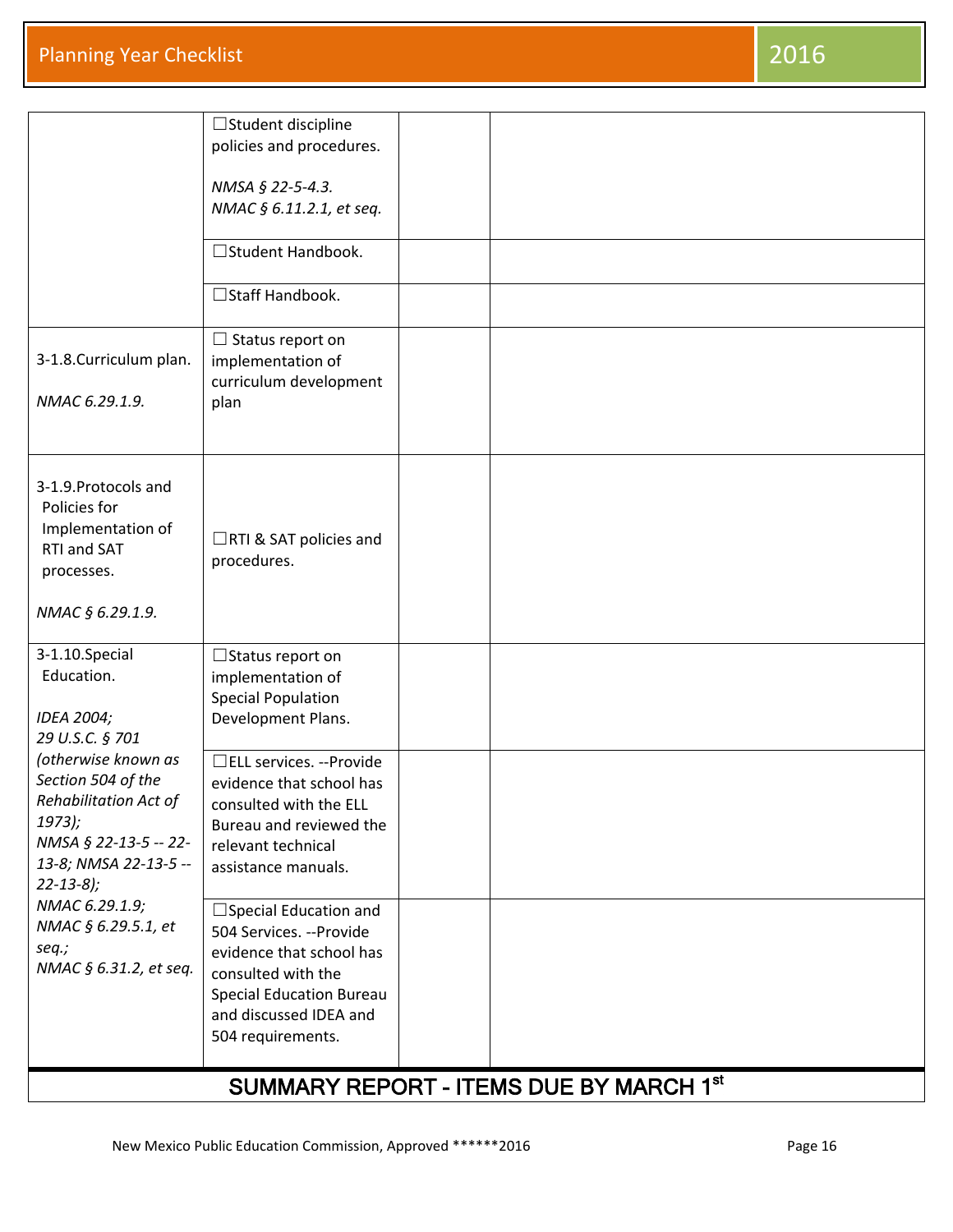| 3-1.11.Conference,<br>discussion, and<br>review of any<br>findings, issues, or<br>concerns.                                                  | $\square$ School held a<br>conference with CSD<br>within 10 days of<br>receiving the March 1st <sup>th</sup><br>Summary Report.                                                                                                                                               |                         |                               |
|----------------------------------------------------------------------------------------------------------------------------------------------|-------------------------------------------------------------------------------------------------------------------------------------------------------------------------------------------------------------------------------------------------------------------------------|-------------------------|-------------------------------|
| <b>INDICATORS</b>                                                                                                                            | <b>DOCUMENTATION</b>                                                                                                                                                                                                                                                          | <b>Date</b><br>Complete | <b>FINDINGS</b>               |
| 5-15.1. Resolve all<br>findings with the<br><b>Planning Year</b><br>Checklist.                                                               | $\Box$ Revised policies and<br>additional<br>documentation to<br>address and resolve all<br>findings, issues, and<br>concerns identified in the<br>March 1 <sup>st</sup> review or<br>discussed during the<br>March 1 <sup>st</sup> conference.                               |                         | <b>ITEMS DUE BY MAY 15th.</b> |
| 5-15.2.Director /<br>Principal<br>/Administrator in<br>place and holds<br>administrative<br>license.<br>NMSA § 22-10A-3;<br>NMSA § 22-8B-10. | $\Box$ Copy of<br>administrator's<br>license(s).<br>$\Box$ Signed contract with<br>position description.<br>$\square$ Evidence that<br>employment of head<br>administrator and<br>licensed school<br>employees in compliance<br>with nepotism rule as<br>defined in 22-8B-10. |                         |                               |
| 5-15.3.School is<br>established as a<br>formal public school<br>entity in the state of                                                       | $\Box$ Bank records or other<br>evidence that shows a<br>public entity account has<br>been established at a NM<br>banking institution.                                                                                                                                        |                         |                               |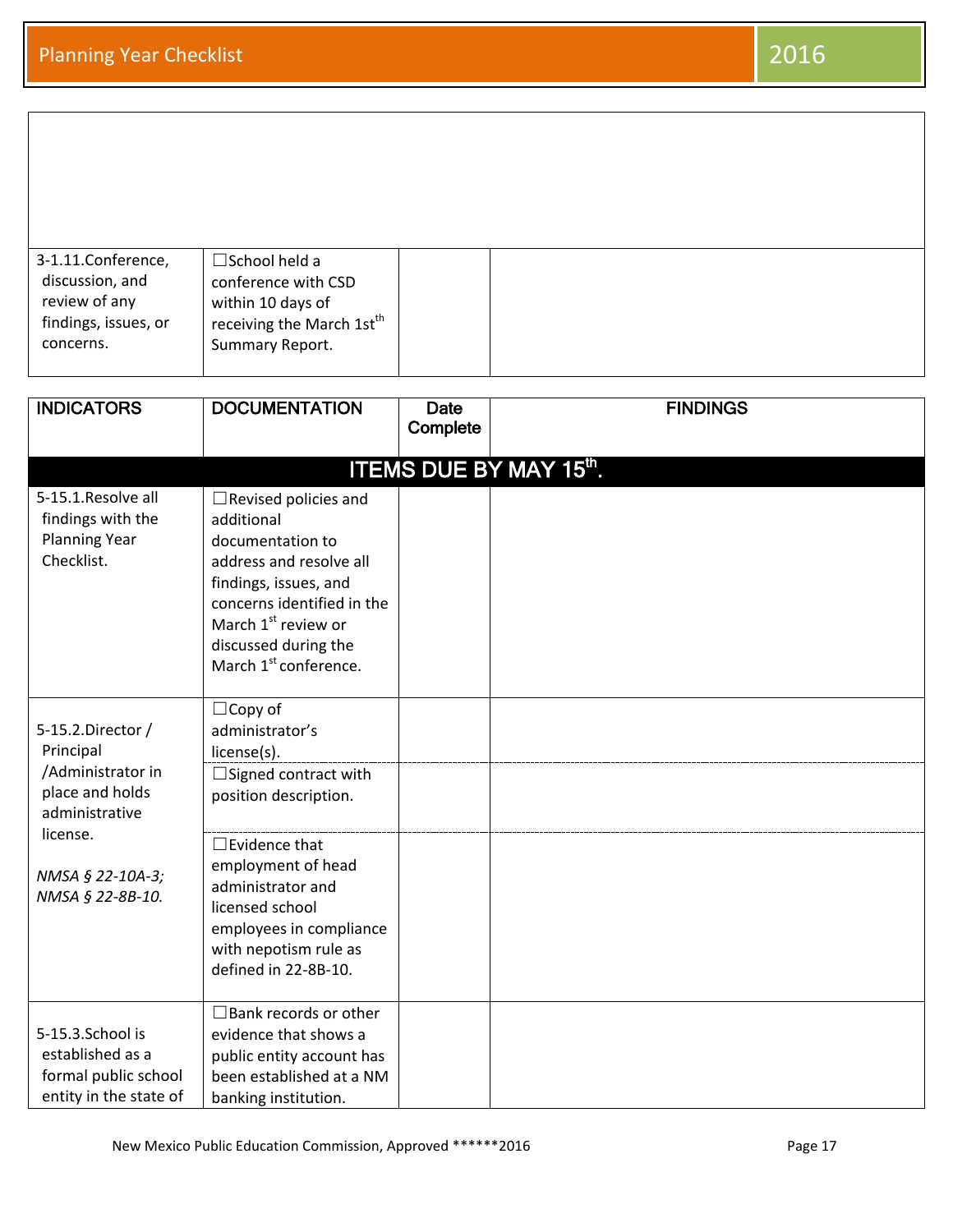| New Mexico with all                 |                                                        |  |
|-------------------------------------|--------------------------------------------------------|--|
| necessary tax                       |                                                        |  |
| identification                      | $\Box$ Tax ID numbers.                                 |  |
| numbers, bank                       | $\square$ W-9 Substitute Form                          |  |
| accounts, etc.                      | (submitted to DFA                                      |  |
| NMAC § 6.20.2.18.                   | through PED).                                          |  |
|                                     |                                                        |  |
| 5-15.4. Membership<br>Projections & | □ Provide an update on                                 |  |
| Enrollment.                         | current enrollment by<br>grade level and as a          |  |
|                                     | percentage of the March                                |  |
| NMSA § 22-8-12.1.                   | 1 <sup>st</sup> projected enrollment.                  |  |
|                                     |                                                        |  |
| 5-15.5.First Year                   | $\Box$ A revised plan on file                          |  |
| Operating Budget in                 | with the School Budget                                 |  |
| place.                              | Bureau that must align to                              |  |
|                                     | current enrollment. A                                  |  |
| NMSA § 22-8-11.                     | copy must be sent to the                               |  |
|                                     | CSD.                                                   |  |
|                                     | $\Box$ A Charter School                                |  |
|                                     | <b>Operating Budget (form</b>                          |  |
|                                     | 901BCS-10) on file that                                |  |
|                                     | aligns with current                                    |  |
|                                     | enrollment and that has                                |  |
|                                     | been signed and                                        |  |
|                                     | approved by the School                                 |  |
|                                     | Budget Bureau. A copy                                  |  |
|                                     | must be sent to the CSD.                               |  |
|                                     |                                                        |  |
| 5-15.6. Access to                   | □OBMS User Form on                                     |  |
| OBMS.                               | file to allow access to                                |  |
|                                     | OBMS (BAR submissions,                                 |  |
| NMAC § 6.20.2.10.                   | approvals, etc.). Evidence<br>must be provided to CSD. |  |
|                                     |                                                        |  |
| 5-15.7.An electronic                | $\square$ Provide name of                              |  |
| system for                          | software the school plans                              |  |
| management of                       | on using and name of                                   |  |
| student data has                    | entity that publishes,                                 |  |
| been implemented                    | managers, or operates                                  |  |
| and is compatible                   | the software.                                          |  |
| with STARS                          |                                                        |  |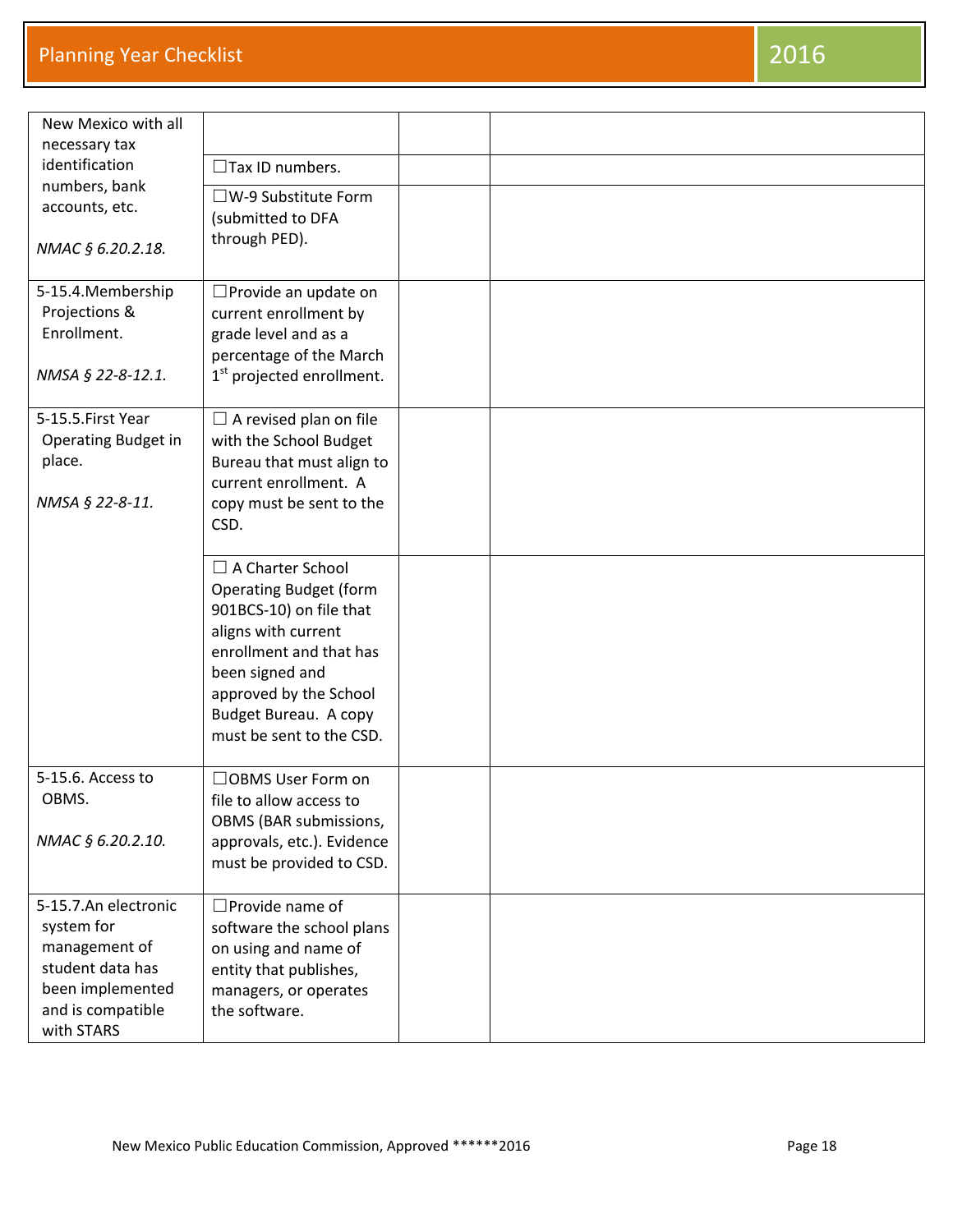| NMSA § 22-10A-19.2.                                                       | □ Provide evidence<br>software is compatible<br>with STARS.                                                                                                                                   |  |
|---------------------------------------------------------------------------|-----------------------------------------------------------------------------------------------------------------------------------------------------------------------------------------------|--|
| 5-15.8.Assessment<br>Plan Developed<br>NMAC § 6.80.4.9(E).                | □ Provide evidence short<br>cycle assessments have<br>been identified,<br>budgeted, and evidence<br>of contact with<br>assessment company.                                                    |  |
|                                                                           | □ Provide plan/schedule<br>for administration of<br>short cycle assessment(s)<br>and for administration of<br>PARCC, NMSBA, W-IDA /<br>W-APT / ACCESS or any<br>other planned<br>assessments. |  |
| 5-15.9.Staffing Plan.                                                     | $\Box$ Status report on<br>recruitment and hiring to<br>meet staffing plan<br>provided in application.                                                                                        |  |
|                                                                           | $\Box$ Timelines to secure<br>licensing and<br>backgrounds for each<br>prospective staff<br>member.                                                                                           |  |
|                                                                           | $\Box$ Special education<br>staffing plan / contracts.                                                                                                                                        |  |
| 5-15.10. Professional<br>development plan.<br>Charter Contract §<br>8.02. | $\Box$ Plan and forms to<br>implement professional<br>development plans<br>(PDPs) for individual<br>teachers.                                                                                 |  |
|                                                                           | $\Box$ Mentorship program<br>plan for new teachers.<br>(NMAC § 6.60.10).                                                                                                                      |  |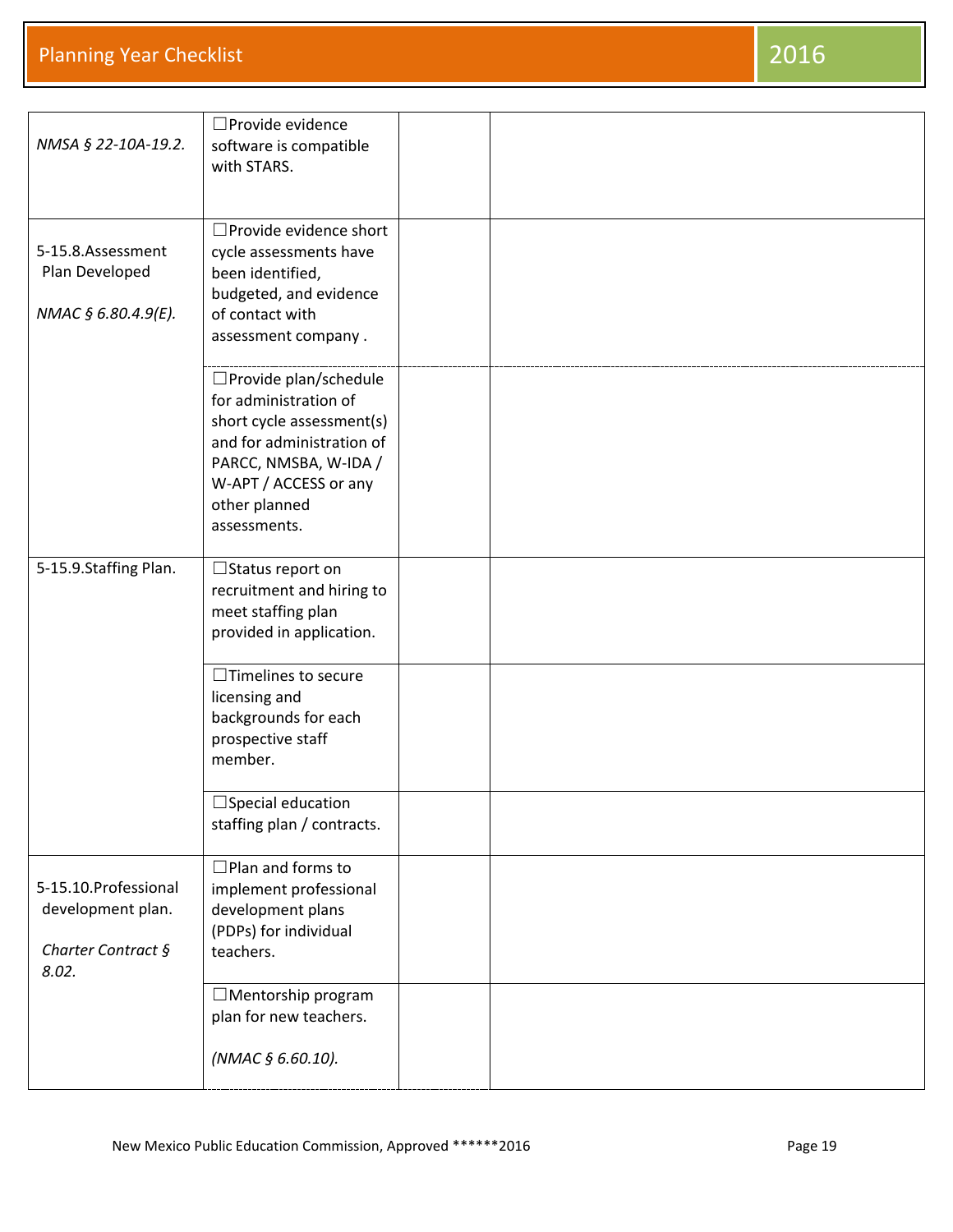| 5-15.11. Employee<br>benefits and Risk<br>Insurance coverage<br>through the New<br><b>Mexico Public</b><br>Schools Insurance<br>Authority (NMPSIA).<br>NMSA § 22-8B-9;<br>NMAC § 6.50.1 et. seq.                                                                     | $\square$ Employee benefits<br>coverage (may include<br>basic life and accidental<br>death &<br>dismemberment,<br>voluntary life, long term<br>disability, two medical<br>plans, a dental plan with<br>basic and comprehensive<br>coverage, and a vision<br>plan).                                  |  |
|----------------------------------------------------------------------------------------------------------------------------------------------------------------------------------------------------------------------------------------------------------------------|-----------------------------------------------------------------------------------------------------------------------------------------------------------------------------------------------------------------------------------------------------------------------------------------------------|--|
|                                                                                                                                                                                                                                                                      | $\Box$ Risk coverage policy<br>(may include property<br>insurance, liability<br>insurance, workers'<br>compensation, student<br>catastrophic insurance,<br>student accident<br>insurance, boiler &<br>machinery insurance, and<br>underground storage<br>tanks coverage).                           |  |
| 5-15.12. Health,<br>Safety, and wellness<br><b>Policy Requirements</b>                                                                                                                                                                                               | $\Box$ Health services policies<br>and procedures.                                                                                                                                                                                                                                                  |  |
| NMAC 6.29.1.9(0)(6)<br>NMAC § 6.12.1, et seq.<br>NMSA § 30-7-2.1                                                                                                                                                                                                     | NMAC § 6.12.2;<br><b>Wellness Policy Guidance</b><br>Document.                                                                                                                                                                                                                                      |  |
| NMSA § 32A-2-33<br><b>Wellness Policy</b><br><b>Guidance Document;</b><br>Safe Schools Policy<br><b>Guidance Document;</b><br><b>Health Education</b><br><b>Guidance Document;</b><br><b>Homeless Policy</b><br><b>Guidance Document;</b><br><b>Charter Contract</b> | $\Box$ Wellness policies and<br>procedures that complies<br>with NMAC $\S$ 6.12.6 and<br>is consistent with<br>guidance from the<br><b>Coordinated School</b><br><b>Health and Wellness</b><br>Bureau.<br>NMAC § 6.12.6;<br><b>Wellness Policy Guidance</b><br>Document.<br>$\Box$ Safety plan that |  |
|                                                                                                                                                                                                                                                                      | complies with NMAC §<br>6.12.6 and is consistent                                                                                                                                                                                                                                                    |  |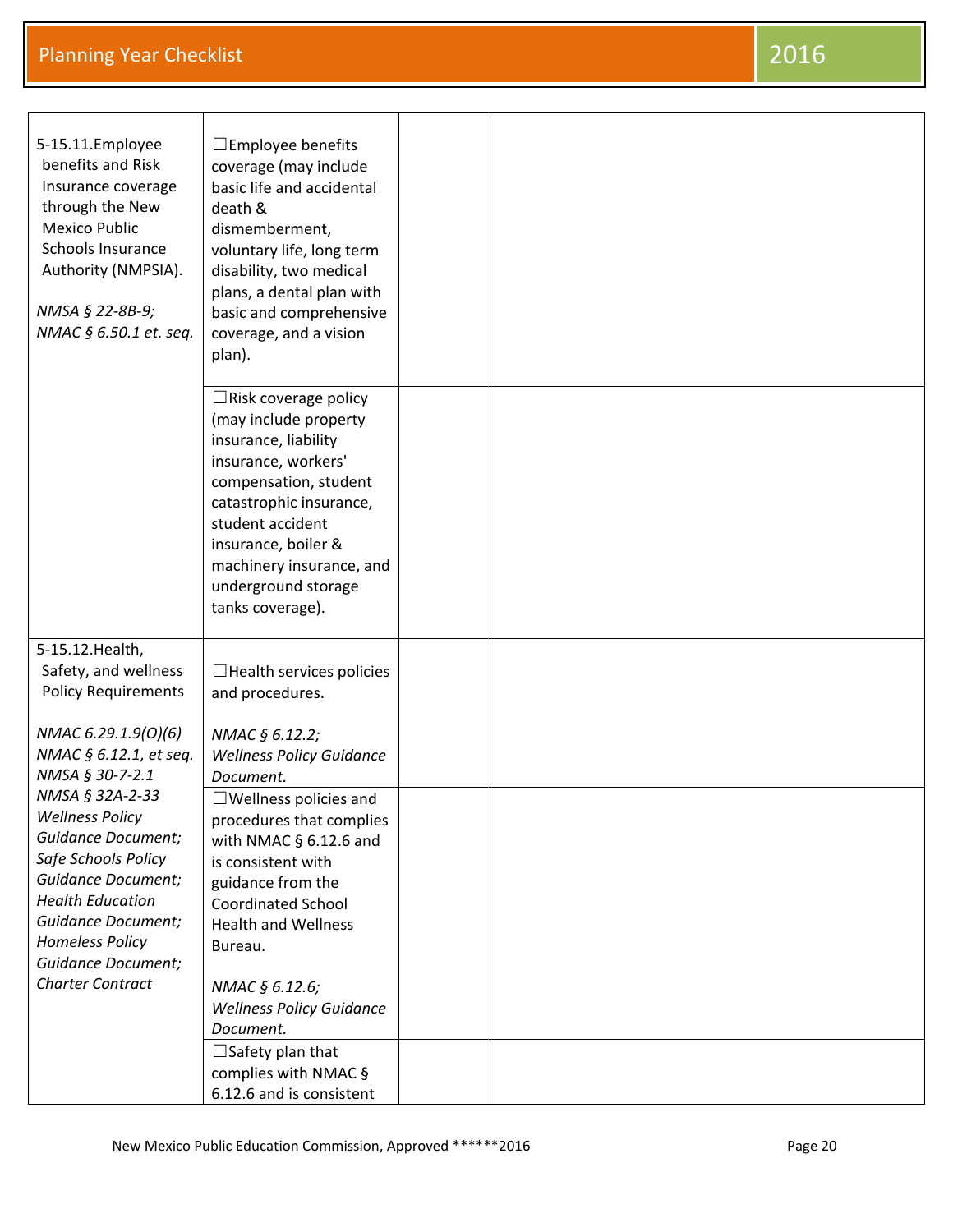| with guidance from the<br><b>Coordinated School</b> |  |  |
|-----------------------------------------------------|--|--|
| <b>Health and Wellness</b>                          |  |  |
| Bureau.                                             |  |  |
|                                                     |  |  |
| NMAC § 6.12.6;                                      |  |  |
| Safe Schools Guidance<br>Document.                  |  |  |
| $\Box$ Gun free schools                             |  |  |
| policy.                                             |  |  |
|                                                     |  |  |
| NMSA § 30-7-2.1;                                    |  |  |
| NMSA § 32A-2-33.                                    |  |  |
| $\Box$ Health and wellness                          |  |  |
| curriculum that aligns to<br>NM content standards.  |  |  |
|                                                     |  |  |
| NMAC § 6.29.6.1 et. seq.;                           |  |  |
| <b>Health Education</b>                             |  |  |
| Guidance Document.                                  |  |  |
| $\square$ Physical education                        |  |  |
| curriculum that aligns to                           |  |  |
| NM content standards.                               |  |  |
| NMAC § 6.29.9.1 et. seq.                            |  |  |
|                                                     |  |  |
| $\Box$ Homeless youth                               |  |  |
| complaint policy and                                |  |  |
| Notice of Rights.                                   |  |  |
| NMAC § 6.10.3.9 (D).                                |  |  |
|                                                     |  |  |
| $\Box$ Homeless education                           |  |  |
| and assistance policies                             |  |  |
| and procedures.                                     |  |  |
| <b>Homeless Policy</b>                              |  |  |
| Guidance Document.                                  |  |  |
|                                                     |  |  |
| $\Box$ Immunizations                                |  |  |
| policies and procedures.                            |  |  |
|                                                     |  |  |
| NMAC § 6.12.2.8.                                    |  |  |
|                                                     |  |  |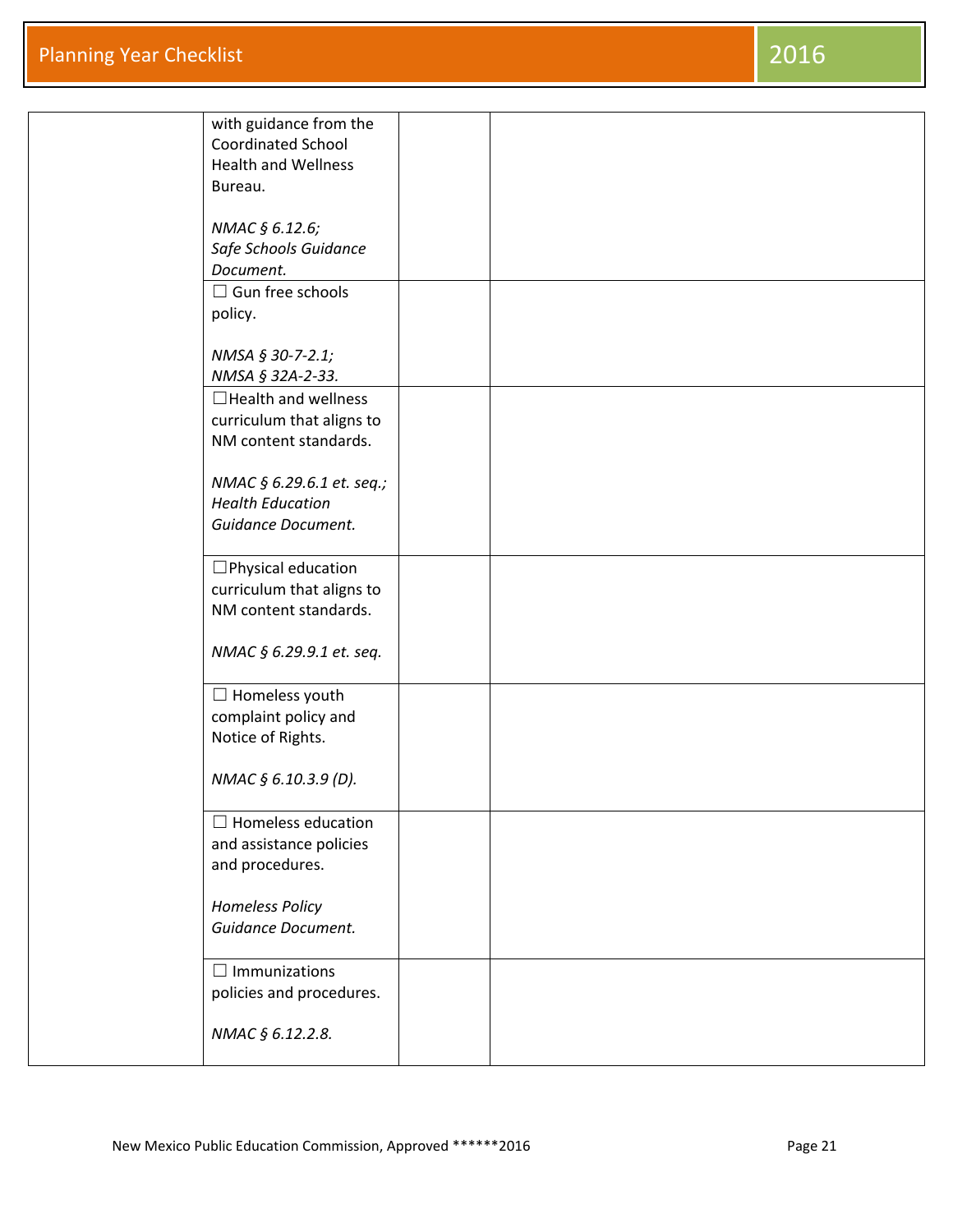|                                           | $\Box$ Pest Control policies &<br>procedures.            |  |
|-------------------------------------------|----------------------------------------------------------|--|
|                                           | NMAC 6.29.1.9(0)(6).                                     |  |
| 3-1.12.Special                            | $\Box$ School special                                    |  |
| Education.                                | education & 504 policies<br>and procedures.              |  |
| IDEA 2004;<br>29 U.S.C. § 701             | $\Box$ Completed special                                 |  |
| (otherwise known as<br>Section 504 of the | education template.                                      |  |
| Rehabilitation Act of                     | Memorandum from                                          |  |
| 1973);<br>NMSA § 22-13-5 -- 22-           | Director Baca, NM<br><b>Special Education Bureau</b>     |  |
| 13-8; NMSA 22-13-5 --<br>$22 - 13 - 8$ ;  | to Charter School<br>Administrators (June 2,             |  |
| NMAC 6.29.1.9;<br>NMAC § 6.29.5.1, et     | $2014$ ).                                                |  |
| seq.;                                     |                                                          |  |
| NMAC § 6.31.2, et<br>seq.                 | $\Box$ School ELL policies<br>and procedures.            |  |
|                                           | $\Box$ Copies of all forms<br>and surveys to be used in  |  |
|                                           | the application of the ELL<br>policies and procedures.   |  |
| 5-15.13. High school                      | $\Box$ Graduation                                        |  |
| requirements.                             | requirements. (Only<br>applicable for schools            |  |
| (This indicator is<br>applicable only to  | that serve grade 12)                                     |  |
| schools that serve<br>grades 6-12.)       | NMSA § 22-13-1.1                                         |  |
| Charter Contract §                        | $\Box$ Next Step Plan policies<br>and procedures. (Only  |  |
| 8.02.                                     | applicable for schools                                   |  |
|                                           | that serve grades 8-12).                                 |  |
|                                           | NMSA § 22-13-1.1                                         |  |
|                                           | $\Box$ School Athletic Equity<br>policies and procedures |  |
|                                           | (Only applicable for                                     |  |
|                                           | schools that serve grades<br>$7-12$ ).                   |  |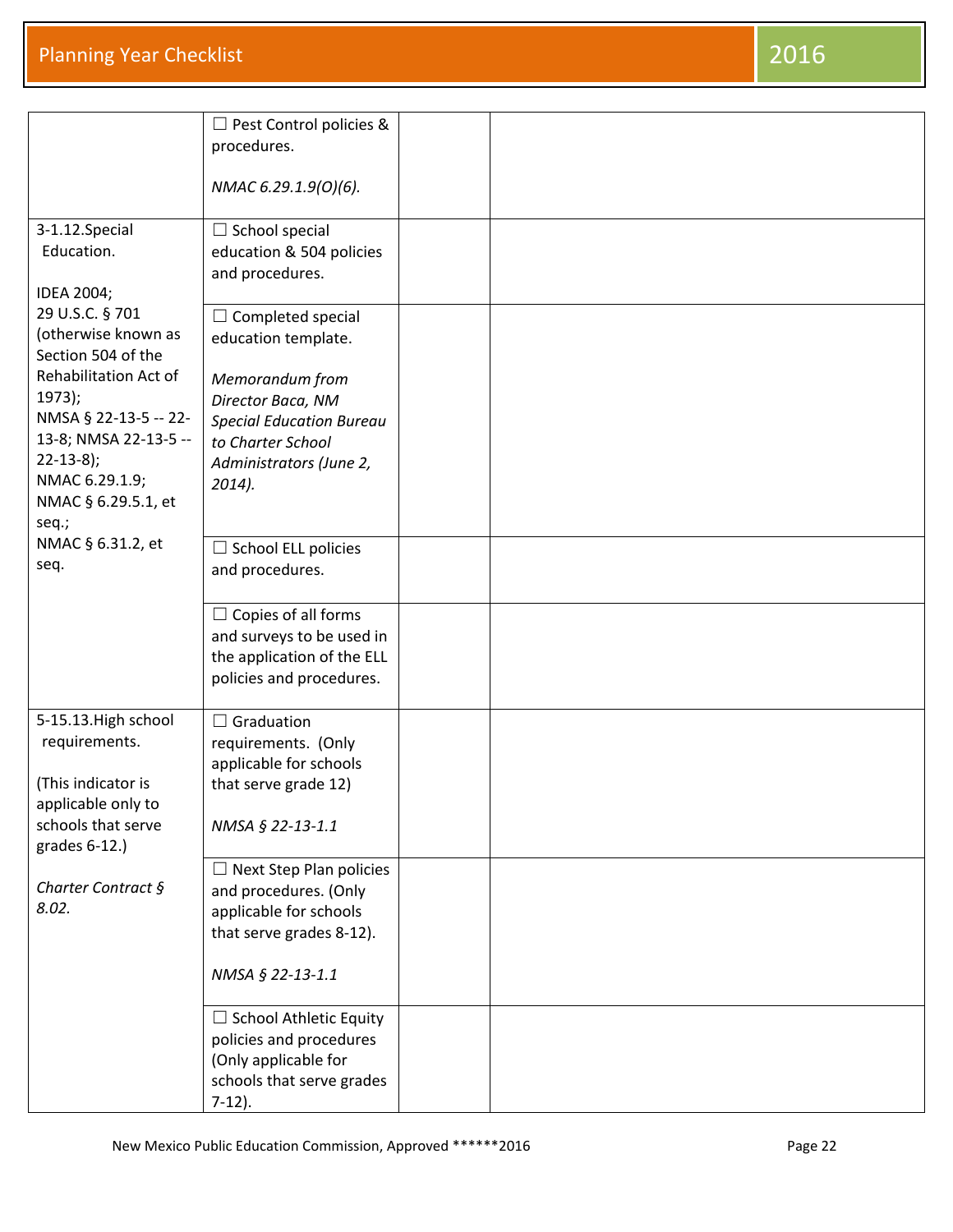|                                                      | NMAC § 6.13.4                                                                                                                        |  |  |  |
|------------------------------------------------------|--------------------------------------------------------------------------------------------------------------------------------------|--|--|--|
|                                                      | $\Box$ Provide evidence<br>school shall offer at least<br>one honors or similar<br>academically rigorous                             |  |  |  |
|                                                      | class each in<br>mathematics and<br>language arts.                                                                                   |  |  |  |
|                                                      | NMSA 22-13-1.4.                                                                                                                      |  |  |  |
|                                                      | $\Box$ Provide evidence<br>school has a signed Dual<br><b>Credit Master Agreement</b><br>with an institution of<br>higher education. |  |  |  |
|                                                      | NMSA 22-13-1.4.                                                                                                                      |  |  |  |
|                                                      | $\Box$ Provide evidence<br>school has a program of<br>distance learning courses<br>in place.                                         |  |  |  |
|                                                      | NMSA 22-13-1.4.                                                                                                                      |  |  |  |
|                                                      | $\Box$ Provide evidence<br>school is prepared to<br>offer at least two years of<br>a language other than<br>English.                 |  |  |  |
|                                                      | NMSA 22-13-1.4.                                                                                                                      |  |  |  |
| SUMMARY REPORT - ITEMS DUE BY MAY 15 <sup>th</sup> . |                                                                                                                                      |  |  |  |
|                                                      |                                                                                                                                      |  |  |  |
|                                                      |                                                                                                                                      |  |  |  |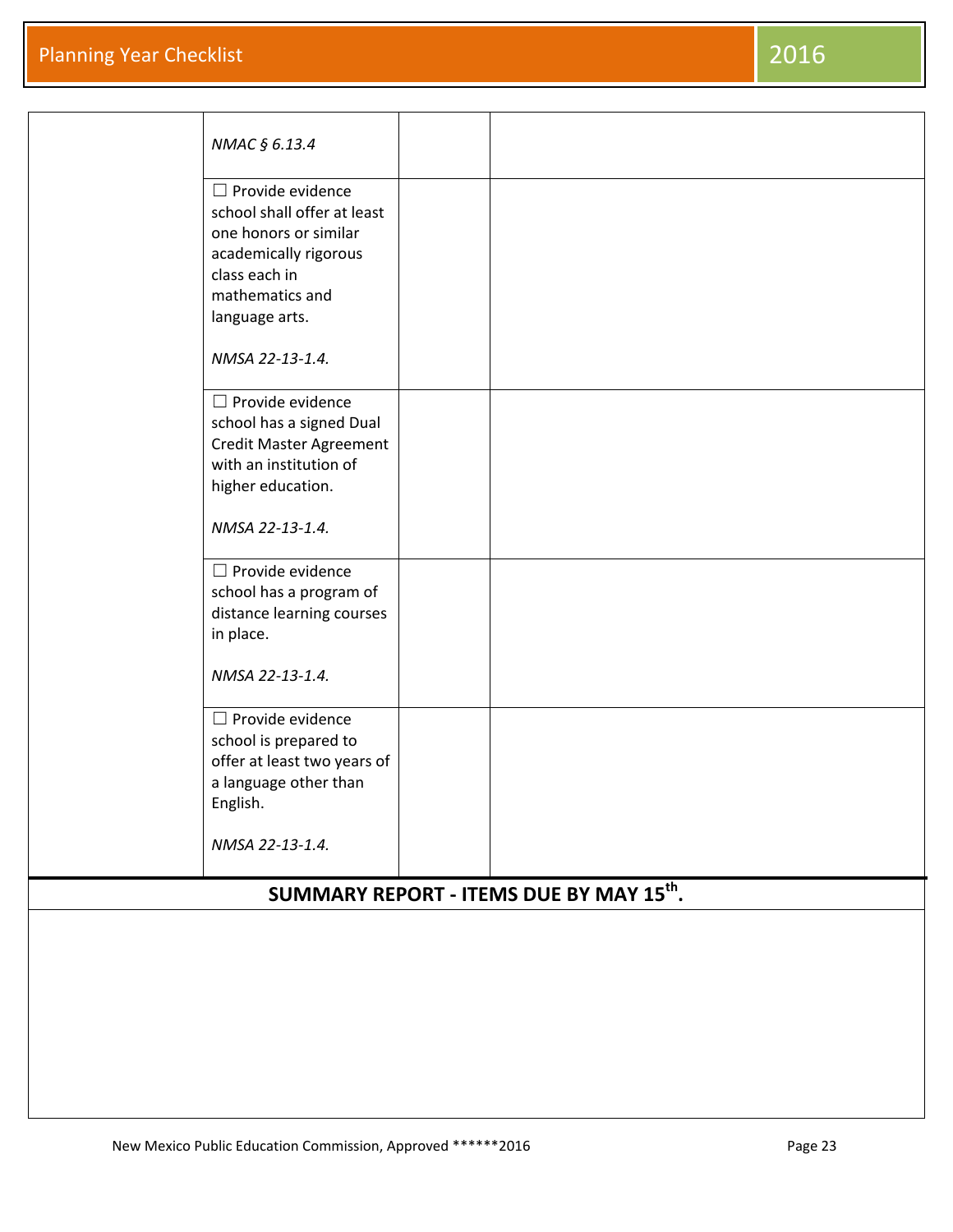| 5-15.14. Attend all    |                                    |  |
|------------------------|------------------------------------|--|
| planning year          | $\square$ School held a            |  |
| conferences to         | conference with CSD                |  |
| discuss issues,        | within 10 days of                  |  |
| concerns, and          | receiving the May 15 <sup>th</sup> |  |
| findings identified in | Summary Report.                    |  |
| the Planning Year      |                                    |  |
| Checklist.             |                                    |  |
|                        |                                    |  |
|                        |                                    |  |

|                                                                                                                                                                                                                                     | <b>INDICATORS</b>                                                                            | <b>DOCUMENTATION</b>                                                                                                                                                                                                  | Date of<br>Completio<br>n | <b>FINDINGS</b> |  |  |  |  |
|-------------------------------------------------------------------------------------------------------------------------------------------------------------------------------------------------------------------------------------|----------------------------------------------------------------------------------------------|-----------------------------------------------------------------------------------------------------------------------------------------------------------------------------------------------------------------------|---------------------------|-----------------|--|--|--|--|
|                                                                                                                                                                                                                                     | ITEMS DUE TWO WEEKS PRIOR TO OPENING DATE                                                    |                                                                                                                                                                                                                       |                           |                 |  |  |  |  |
|                                                                                                                                                                                                                                     | P-O.1.Resolve all<br>findings with the<br><b>Planning Year</b><br>Checklist.                 | $\Box$ Revised policies and<br>additional<br>documentation to<br>address and resolve all<br>findings, issues, and<br>concerns identified in the<br>May 15th review or<br>discussed during the May<br>15th conference. |                           |                 |  |  |  |  |
| P-O.2.Curriculum<br>framework is<br>articulated in writing<br>and matches school<br>mission and goals.<br>(Framework aligned<br>to NM content<br>standards,<br>benchmarks and<br>performance<br>standards by end of<br>first year.) | $\Box$ Status report on<br>continued<br>implementation of<br>curriculum development<br>plan. |                                                                                                                                                                                                                       |                           |                 |  |  |  |  |
|                                                                                                                                                                                                                                     |                                                                                              | $\Box$ Resources necessary<br>for the implementation<br>of the curriculum as<br>articulated are available                                                                                                             |                           |                 |  |  |  |  |
|                                                                                                                                                                                                                                     |                                                                                              | $\Box$ Curriculum identifies<br>resources, knowledge<br>and skills students are<br>expected to learn<br>(NMCCSS/NMCS).                                                                                                |                           |                 |  |  |  |  |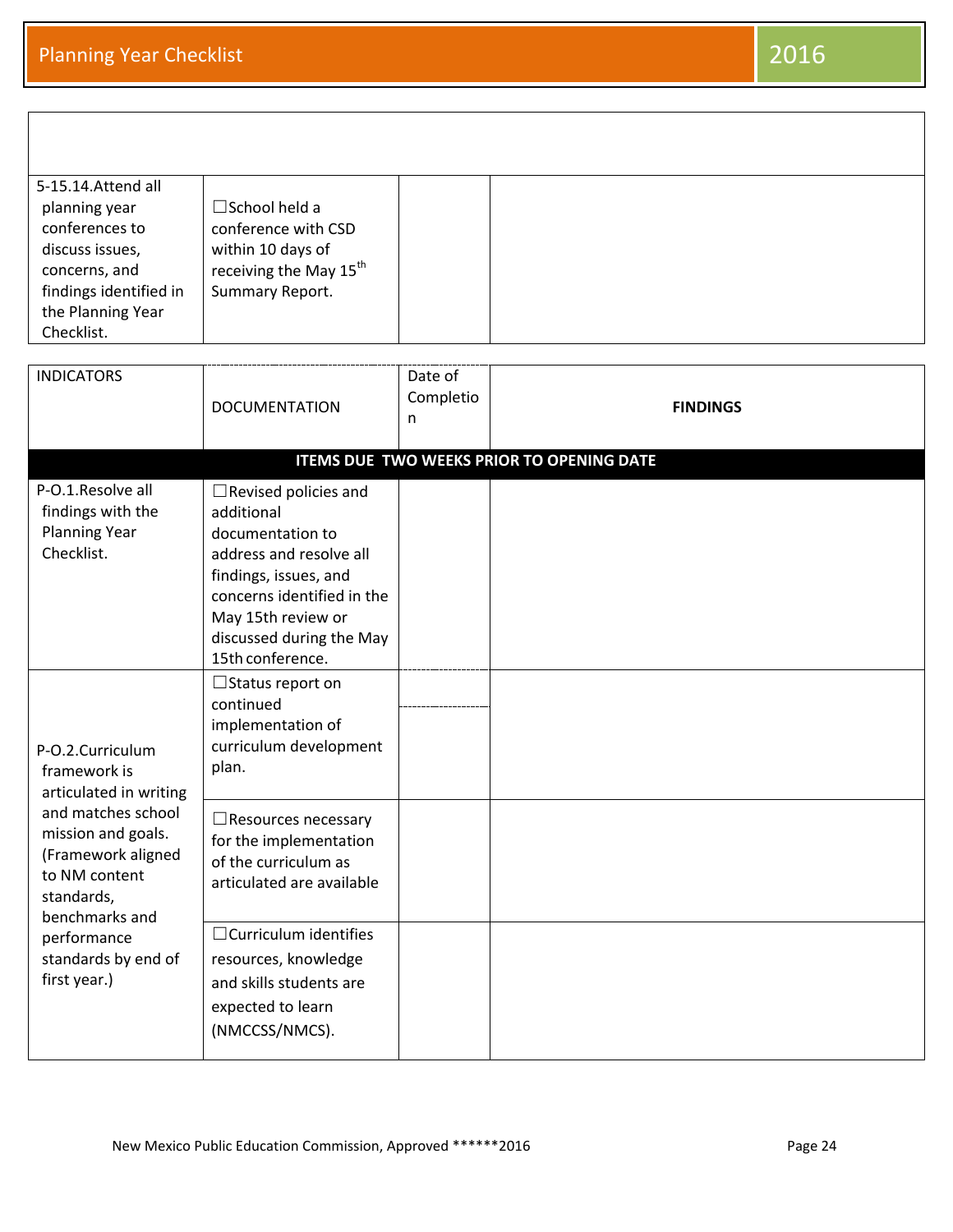|                   | $\Box$ The Curriculum                                  |  |
|-------------------|--------------------------------------------------------|--|
|                   | identifies the learning                                |  |
|                   | standards or learning                                  |  |
|                   | objectives students are                                |  |
|                   | expected to meet for                                   |  |
|                   | each course.                                           |  |
|                   |                                                        |  |
|                   | $\Box$ The Curriculum                                  |  |
|                   | identifies the units and                               |  |
|                   | lessons that teachers will                             |  |
|                   | teach.                                                 |  |
|                   |                                                        |  |
|                   | $\Box$ The curriculum                                  |  |
|                   | identifies assignments                                 |  |
|                   | and projects that will be                              |  |
|                   | given to students.                                     |  |
|                   |                                                        |  |
|                   | $\Box$ The curriculum                                  |  |
|                   | identifies the books,                                  |  |
|                   | materials, videos,                                     |  |
|                   | presentations, and                                     |  |
|                   | readings used in a                                     |  |
|                   | course.                                                |  |
|                   | $\Box$ The curriculum                                  |  |
|                   | identifies the tests,                                  |  |
|                   | assessments, and other                                 |  |
|                   | methods used to                                        |  |
|                   | evaluate student learning                              |  |
|                   |                                                        |  |
|                   | $\Box$ Signed statement from                           |  |
| P-O.3.School has  | the governing body that<br>the final budget, the final |  |
| implemented and   | operating budget, and                                  |  |
| adopted a budget  | any revised policies were                              |  |
| and all mandatory | adopted and                                            |  |
| policies.         | implemented by the                                     |  |
|                   | Governing Body.                                        |  |
|                   |                                                        |  |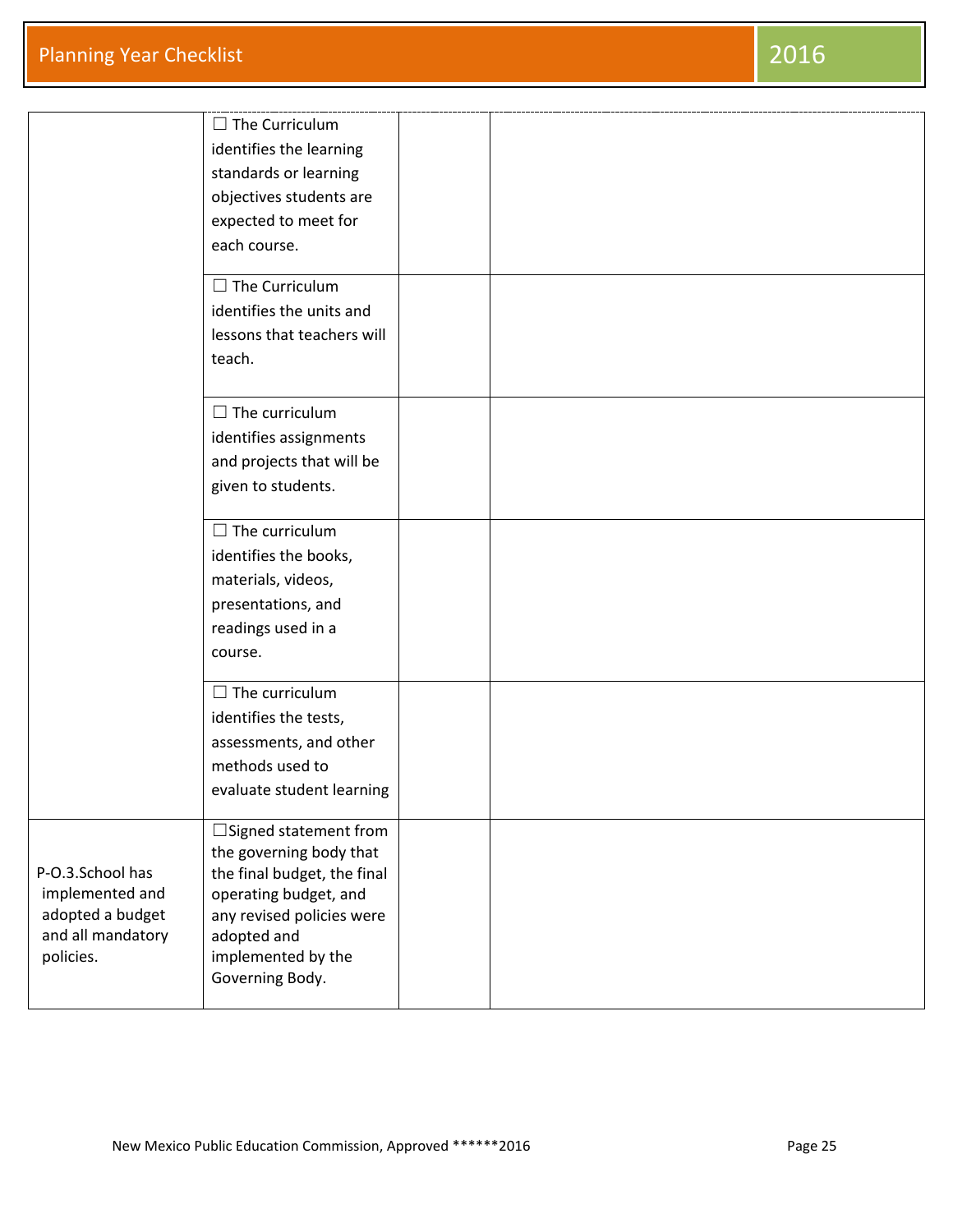|                                                                                                                         | $\Box$ If less than 95% of<br>budgeted enrollment,<br>plan to adjustment<br>spending/budget to<br>account for lower<br>enrollment.                      |                                                            |
|-------------------------------------------------------------------------------------------------------------------------|---------------------------------------------------------------------------------------------------------------------------------------------------------|------------------------------------------------------------|
|                                                                                                                         | $\square$ E-occupancy<br>Certificate.                                                                                                                   |                                                            |
| P-O.4.Development /<br>acquisition of                                                                                   | $\square$ New Mexico condition<br>Index.                                                                                                                |                                                            |
| facilities that meet E-<br>Occupancy, NMCI<br>requirements, and<br>ownership/lease<br>requirements (22-<br>8B-4.2 NMSA) | $\Box$ Evidence that PSFA has<br>approved<br>either the State<br>ownership arrangement,<br>the lease arrangement or<br>the lease purchase<br>agreement. |                                                            |
|                                                                                                                         | $\Box$ Copy of licenses.                                                                                                                                |                                                            |
| P-O.5.Recruitment<br>and hiring of<br>adequate number of<br>teachers and support                                        | □ School has necessary<br>licensure to teach<br>curriculum, identified<br>classes, and grade levels.                                                    |                                                            |
| personnel to match<br>assignments and<br>staffing plan, as                                                              | $\square$ Signed contract(s) with<br>position descriptions.                                                                                             |                                                            |
| adapted for actual<br>enrollment                                                                                        | □ Criminal background<br>checks and fingerprinting<br>documentation.                                                                                    |                                                            |
| P-O.6.Student<br>enrollment for<br>minimum number of<br>required students (8)<br>with New Mexico<br>residency.          | □Student enrollment<br>forms including home<br>language surveys, proof<br>of residency.                                                                 |                                                            |
|                                                                                                                         |                                                                                                                                                         | SUMMARY REPORT - ITEMS DUE TWO WEEKS PRIOR TO OPENING DATE |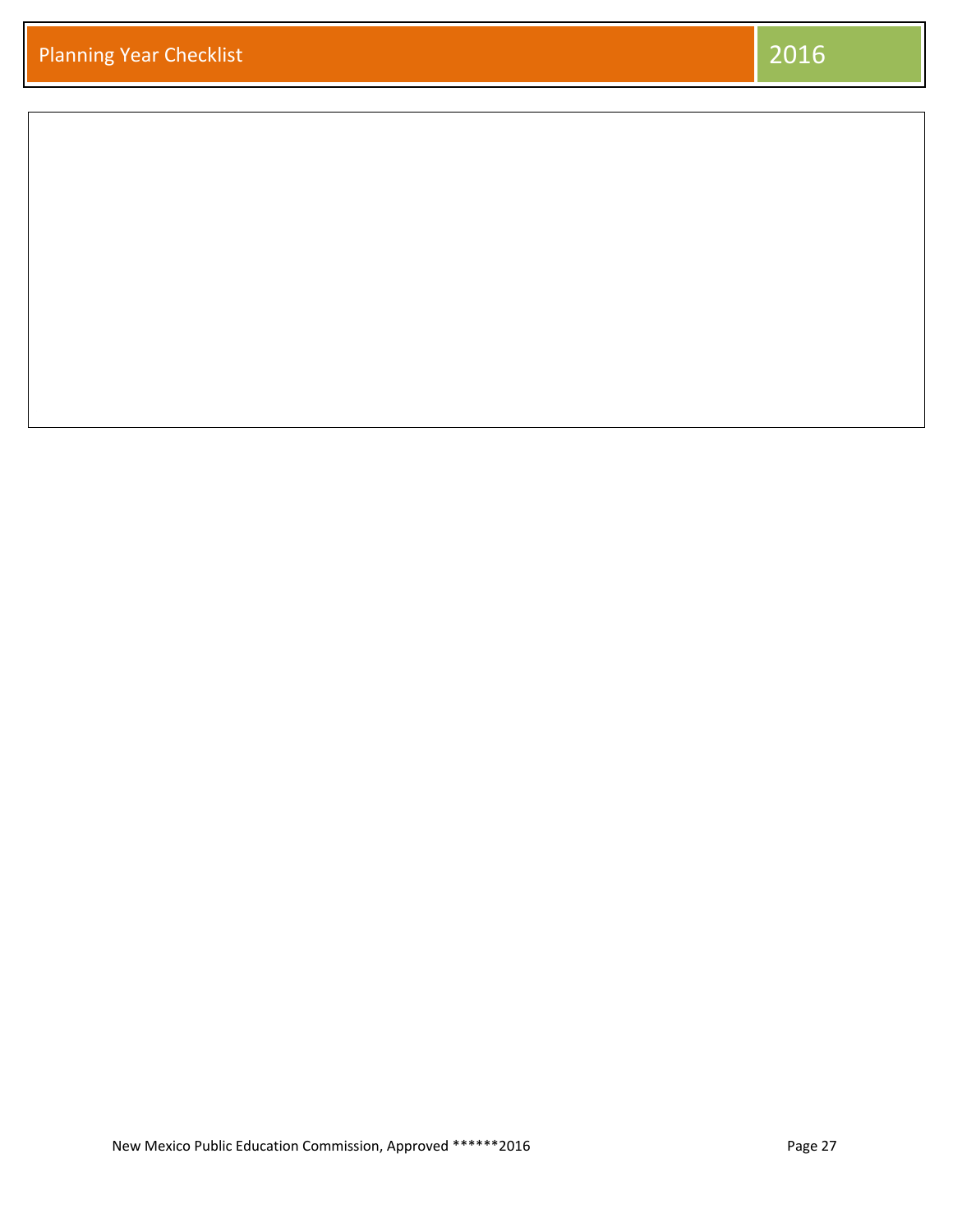### **B. Annual Performance Framework Monitoring Timeline and Process Recommendation**

### **Summary**

The CSD team developed the following materials as a proposal for the annual monitoring process.

The process is intended to focus on better utilizing the data available within PED from other bureaus that conduct compliance monitoring based on 40/80/120/EOY data.

This process is intended to work with the schools to ensure the site visit date is convenient for them and that the site visit both generally ensures compliance and focuses on school needs that are identified by the school, prior year results, or data.

The process is also intended to incorporate more communication and back and forth (when needed) to ensure the PEC is provided with the most accurate, highest quality information.

This process would ensure that all performance frameworks are evaluated by August 31 annually and that the PEC could consider taking appropriate corrective or disciplinary actions (when needed) in October or November.

The CSD teams looks forward to developing a meaningful and viable process that will provide you the information needed to implement quality authorizing practices.

### **Proposed Motions**

-Move to adopt the Annual Performance Framework Monitoring Timeline and Process provided in today's materials.

- Move to adopt the Annual Performance Framework Monitoring Timeline and Process provided in today's materials, with the changes discussed on the record today.

-Move to present the Annual Performance Framework Monitoring Timeline and Process provided in today's materials to the charter school community for public comment, which must be submitted no later than September 15, and consider adoption of the materials at the October PEC meeting.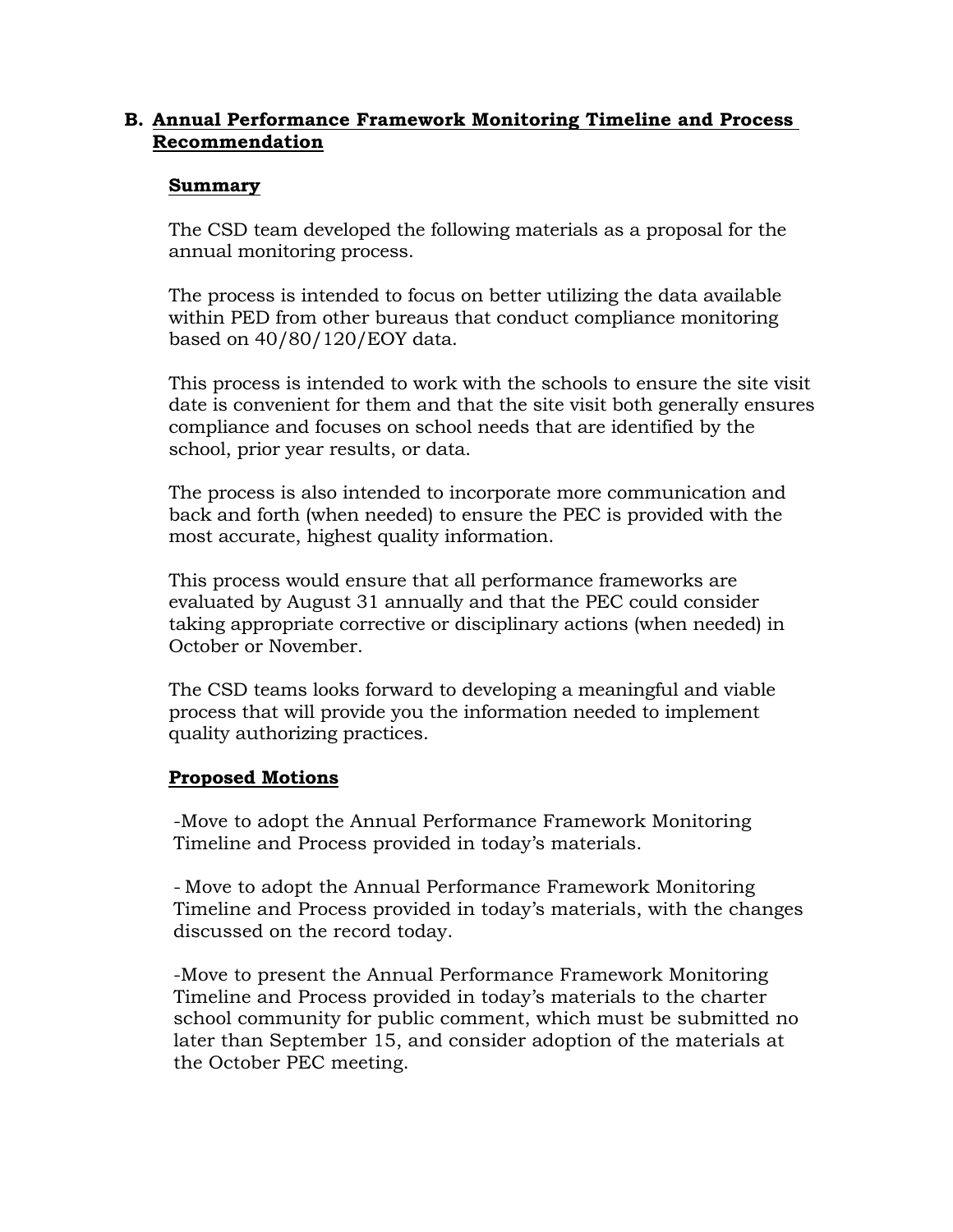#### **·** July and August

 - *CSD evaluates school specific data and all annual submissions to rate the performance frameworks, includes PED EOY data reporting review anf final quarterly budget report* 

July - August

#### **·** August 15

 - *CSD provides school draft report and rated framework for comments and response.*

#### **·** August 25 **School provides response and comment to draft report**

### **·** Mid-October (40th day)

November December

 - **120 day reporting - Schools upload school specific goal data from semester 1. - Schools respond to 40/80 day compliance data with Corrrective actions** 

- **- 40 day reporting - Schools respond to prior year EOY compliance data with improvment plans/corrective actions**
- *CSD uploads into WebEPSS internal PED compliance data from quarterly budget reporting*

**·** Early-December (80th day)  **- 80 day reporting**

#### · January 1

 *- CSD uploads into WebEPSS internal PED compliance data from 40/80 day reporting reviews and budget*

#### **·** Early-February (120th day)

#### **·** March 1

 - *CSD evaluates school specific data from semester 1 and provides feedback to schools as necessary - CSD evaluates school 40/80 day compliance responses and IPs and provides feedback to schools as necessary*

### **·** April 1

March - April

 - *CSD uploads into WebEPSS internal PED compliance data from 120 day reporting reviews and budget*

 **-** *CSD uploads into WebEPSS internal PED complaince data from quarterly budget reporting* 

#### **·** Mid-June (EOY Reporting Date) - **EOY reporting - Schools respond to 120 day compliance data with**

May - June

 **improvment plans/corrective actions - Schools upload school specific**

 **goal data and final analysis from semester 2.**

### August 31

*CSD completes, posts to website, and submits to PEC Charter School Rated Performance Frameworks*

### *CSD will conduct regular annual monitoring visits from November through April.*

- Each school will receive 1 GB visit during the year.
- Schools may receive multiple GB visits based on concerns flagged during the GB visit or at other times.
- All GB visits will follow an established standard protocol.
- *CSD will provide written feedback from the observation within 45 calendar days.*
- **Schools must respond to any findings or compliance issues within 45 calendar days of CSD's transmittal of the written feedback or by the school's next STARS reporting date for the current FY, whichever is later.**

- Site visits will be scheduled based on school requested dates.
- Site visits will follow an established standard protocol, with some adjustments based on school needs/school specific data/data red flags.
- Site visit protocol includes specific follow up to current and prior year "Does Not Meet" rated items (current year ratings based on STARS data
- *CSD will provide written feedback from the site visit within 45 calendar days of the visit*.
- **Schools must respond to any findings or compliance issues within 45 calendar days of CSD's transmittal of the written site visit feedback or by the school's next STARS reporting date for the current FY, whichever is later.**

*CSD will conduct renewal site visits, new school monitoring visits, and extra annual monitoring visits required by the contract in September and October.*

- Site visits will follow an established standard protocol, with some adjustments based on school needs/school specific data/data red flags.
- Site visit protocol includes specific follow up to prior year "Does Not Meet" rated items
- *CSD will provide written feedback from the site visit within 45 calendar days of the visit.*
- **Schools must respond to any findings or compliance issues within 45 calendar days of CSD's transmittal of the written site visit feedback or by the school's next STARS reporting date for the current FY, whichever is later.**

### *Throughout the year, CSD will visit GB meetings.*

October or November PEC Meeting *Based on* Annual Performance Frameworks and Reports, PEC addresses schools with major compliance concerns with CAPs, or Notices of Intent to Revoke, or Notices of Intent to Non-Renew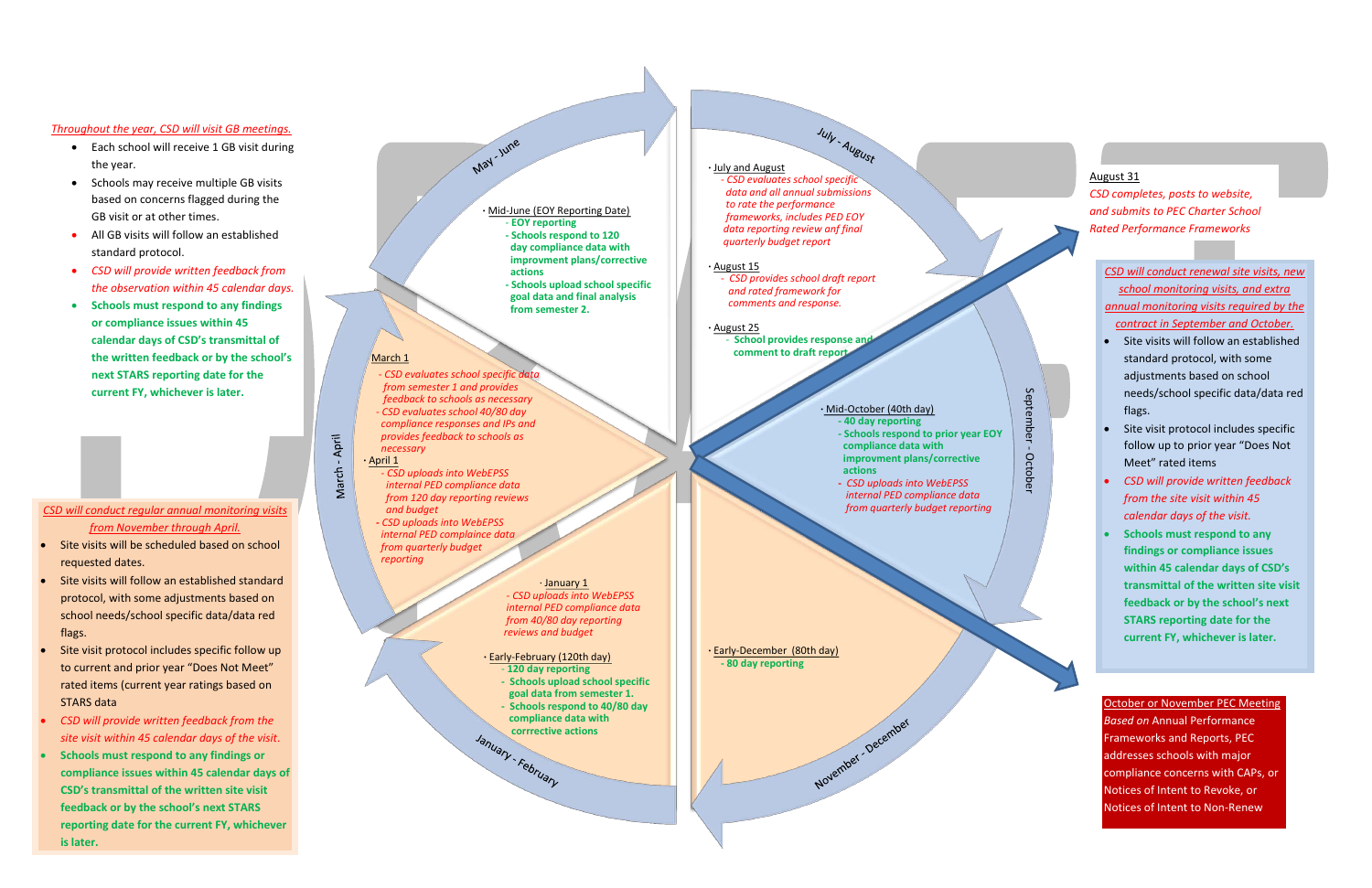| <u>July</u>                                                                                                                                                                                                                                                                                                                                                                          | <b>August</b>                                                                                                                                                                                                                                                                                                                                                                                                                                                                                                                                                                                                                                                    | <b>September</b>                                                                                                                                                                                                                                                                                                                                                                                                                                                                    | October                                                                                                                                                                                                                                                                                                                                                                                                                                                                                                                                                                 |
|--------------------------------------------------------------------------------------------------------------------------------------------------------------------------------------------------------------------------------------------------------------------------------------------------------------------------------------------------------------------------------------|------------------------------------------------------------------------------------------------------------------------------------------------------------------------------------------------------------------------------------------------------------------------------------------------------------------------------------------------------------------------------------------------------------------------------------------------------------------------------------------------------------------------------------------------------------------------------------------------------------------------------------------------------------------|-------------------------------------------------------------------------------------------------------------------------------------------------------------------------------------------------------------------------------------------------------------------------------------------------------------------------------------------------------------------------------------------------------------------------------------------------------------------------------------|-------------------------------------------------------------------------------------------------------------------------------------------------------------------------------------------------------------------------------------------------------------------------------------------------------------------------------------------------------------------------------------------------------------------------------------------------------------------------------------------------------------------------------------------------------------------------|
| July 1-31<br>$\bullet$<br>CSD evaluates school specific data and all<br>$\circ$<br>annual submissions to rate the performance<br>frameworks, includes PED EOY data reporting<br>review and final quarterly budget report<br>o CSD attends governing body meetings<br>○ Schools respond to GB observation findings<br>or site visit findings as applicable with<br>corrective actions | August 1-31<br>o CSD attends governing body meetings<br><b>August 1-15</b><br>CSD continues to evaluate school specific data<br>$\circ$<br>and all annual submissions to rate the<br>performance frameworks, includes PED EOY<br>data reporting review, final quarterly budget<br>report and A-F Letter Grades<br>$\bullet$ August 15<br>CSD provides school draft report and rated<br>$\circ$<br>framework for comments and response.<br>$\bullet$ August 25<br>School provides response and comment to<br>$\circ$<br>draft report<br>August 31<br>CSD completes, posts to website, and submits<br>to PEC Charter School Rated Performance<br><b>Frameworks</b> | September 1-30<br>CSD attends governing body meetings<br>$\circ$<br>CSD will conduct extra annual monitoring visits<br>required by school contracts                                                                                                                                                                                                                                                                                                                                 | October 1-31<br>o CSD attends governing body meetings<br>CSD will conduct renewal site visits and new<br>school monitoring visits (includes schools that<br>changed authorizer)<br>• Mid-October (40th day)<br><b>40 day reporting</b><br>$\circ$<br><b>Schools respond to prior year Does Not</b><br><b>Meet/Falls Far Below Ratings with</b><br>improvement plans<br><b>Schools respond to GB observation findings</b><br>as applicable with corrective actions<br><b>CSD uploads into WebEPSS internal PED</b><br>compliance data from quarterly budget<br>reporting |
| <b>November</b><br>November 1-30<br>o CSD attends governing body meetings<br>o CSD will conduct regular annual monitoring<br>visits and provide feedback within 45 calendar<br>days<br>o Schools respond to GB observation findings,<br>site visit findings, or budget compliance<br>information as applicable with corrective<br>actions                                            | <b>December</b><br>December 1-31<br>o CSD attends governing body meetings<br>CSD will conduct regular annual monitoring<br>$\circ$<br>visits and provide feedback within 45 calendar<br>days<br>• Early-December (80th day)<br>80 day reporting<br>$\circ$<br><b>Schools respond to GB observation findings</b><br>$\circ$<br>or site visit findings as applicable with<br>corrective actions                                                                                                                                                                                                                                                                    | <b>January</b><br>January 1<br>$\bullet$<br>CSD uploads into WebEPSS internal PED<br>compliance data from 40/80 day reporting<br>reviews and quarterly budget reporting<br>$\bullet$ January 1-31<br>CSD attends governing body meetings<br>$\circ$<br>CSD will conduct regular annual monitoring<br>visits and provide feedback within 45 calendar<br>days<br><b>Schools respond to GB observation findings</b><br>or site visit findings as applicable with<br>corrective actions | <b>February</b><br>• February 1-28<br>o CSD attends governing body meetings<br>CSD will conduct regular annual monitoring<br>$\circ$<br>visits and provide feedback within 45 calendar<br>days<br>Early-February (40th day)<br>$\circ$ 120 day reporting<br>Schools upload school specific goal data from<br>semester 1.<br>Schools respond to 40/80 day compliance<br>$\circ$<br>data with corrective actions and to GB<br>observation findings as applicable                                                                                                          |
|                                                                                                                                                                                                                                                                                                                                                                                      |                                                                                                                                                                                                                                                                                                                                                                                                                                                                                                                                                                                                                                                                  |                                                                                                                                                                                                                                                                                                                                                                                                                                                                                     |                                                                                                                                                                                                                                                                                                                                                                                                                                                                                                                                                                         |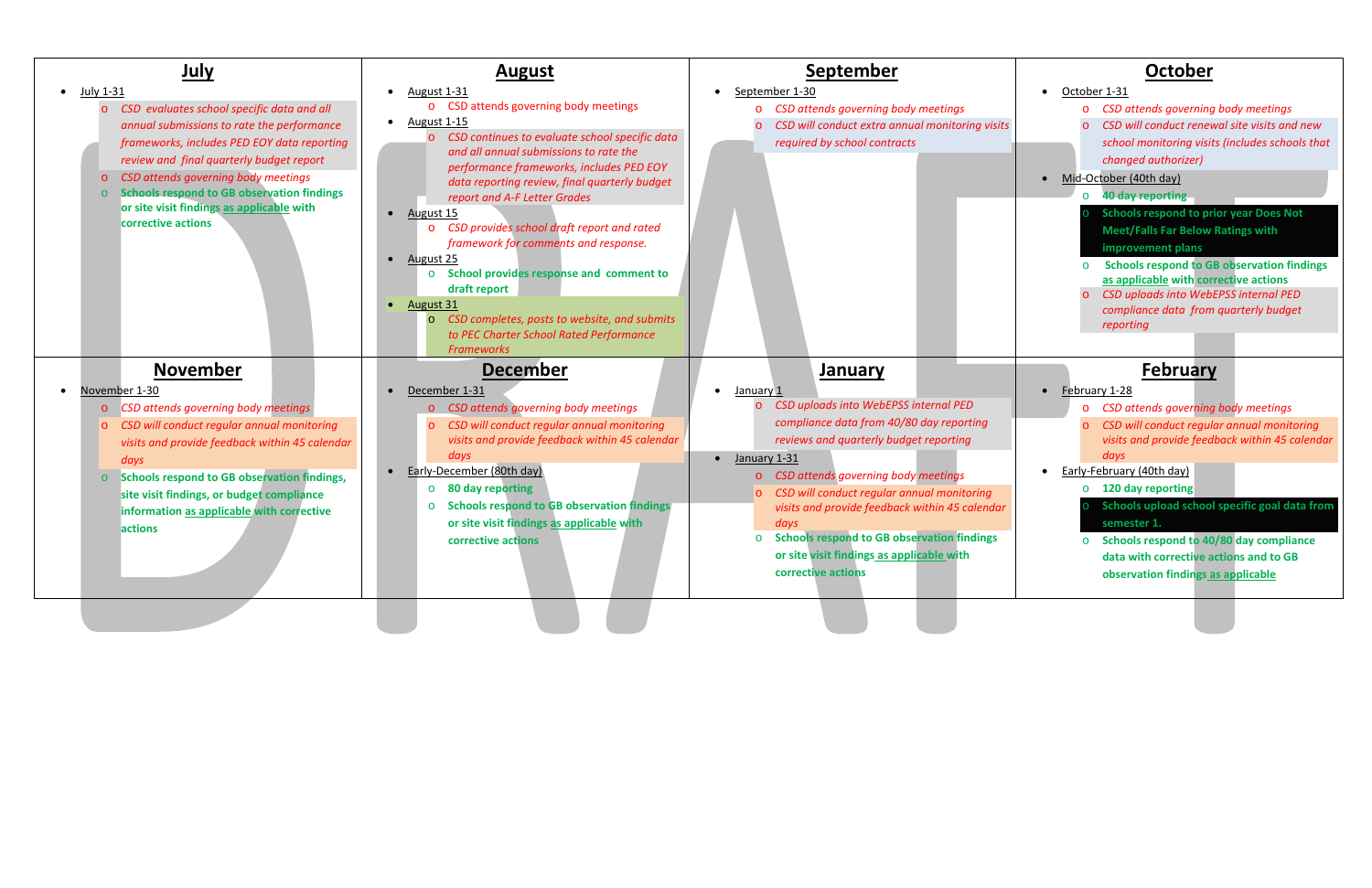| <b>March</b><br>March 1<br>CSD evaluates school specific data from<br>$\circ$<br>semester 1 and provides feedback to schools<br>as necessary<br>CSD evaluates school 40/80 day compliance<br>$\overline{O}$<br>responses and IPs and provides feedback to<br>schools as necessary<br>March 1-31<br>CSD attends governing body meetings<br>$\circ$<br>CSD will conduct regular annual monitoring<br>$\overline{O}$<br>visits and provide feedback within 45 calendar<br>days<br><b>Schools respond to GB observation findings</b><br>$\circ$<br>or site visit findings as applicable with<br>corrective actions | <b>April</b><br>April 1<br>CSD uploads into WebEPSS internal PED<br>compliance data from 120 day reporting<br>reviews and quarterly budget reporting<br><b>April 1-30</b><br>$\bullet$<br>CSD attends governing body meetings<br>CSD will conduct regular annual monitoring<br>$\circ$<br>visits and provide feedback within 45 calendar<br>days<br><b>Schools respond to GB observation findings</b><br>$\Omega$<br>or site visit findings as applicable with<br>corrective actions | <b>May</b><br>May 1-31<br>CSD attends governing body meetings<br>$\circ$<br><b>EOY Reporting Dates</b><br><b>EOY reporting as applicable</b><br>Schools upload school specific goal data and<br>final analysis from semester 2.<br>Schools respond to 120 day compliance data<br>with corrective actions and to GB observation<br>findings or site visit findings as applicable |
|----------------------------------------------------------------------------------------------------------------------------------------------------------------------------------------------------------------------------------------------------------------------------------------------------------------------------------------------------------------------------------------------------------------------------------------------------------------------------------------------------------------------------------------------------------------------------------------------------------------|--------------------------------------------------------------------------------------------------------------------------------------------------------------------------------------------------------------------------------------------------------------------------------------------------------------------------------------------------------------------------------------------------------------------------------------------------------------------------------------|---------------------------------------------------------------------------------------------------------------------------------------------------------------------------------------------------------------------------------------------------------------------------------------------------------------------------------------------------------------------------------|
|                                                                                                                                                                                                                                                                                                                                                                                                                                                                                                                                                                                                                |                                                                                                                                                                                                                                                                                                                                                                                                                                                                                      |                                                                                                                                                                                                                                                                                                                                                                                 |
|                                                                                                                                                                                                                                                                                                                                                                                                                                                                                                                                                                                                                |                                                                                                                                                                                                                                                                                                                                                                                                                                                                                      | <b>CSD Responsibilities</b>                                                                                                                                                                                                                                                                                                                                                     |
|                                                                                                                                                                                                                                                                                                                                                                                                                                                                                                                                                                                                                | year (September/October)<br>Conduct renewal school visits in October.                                                                                                                                                                                                                                                                                                                                                                                                                | Conduct new school visits and "struggling school" visits early in the<br>Respond to a<br>$\bullet$<br>of CSD's trar<br>school's next<br>later.<br>Conduct annual visits at a convenient time from Navember April                                                                                                                                                                |



## **School Responsibilities**

any findings or compliance issues within 45 calendar days nsmittal of the written site visit feedback or by the t STARS reporting date for the current FY, whichever is

any findings or compliance issues in manner required by and provide evidence by next reporting date

any findings or compliance issues within 45 calendar days insmittal of written feedback or by the school's next STARS ate for the current FY, whichever is later.

a for semester 1 by the 40<sup>th</sup> day reporting date

and analysis for semester 2 by EOY reporting date

August 15 draft by August 25

rovement plans for all item rated lower than Meets in by 40<sup>th</sup> day of subsequent year

Leverages PED data and Decreases Duplicitous Reporting - By utilizing PED's internal compliance reviews, schools do not have to account for the same information more than once. Schools data is shared within PED; this place burden on CSD/PED, not the schools. Only schools that demonstrate compliance concerns must demonstrate and report on corrective action. The reporting and response dates align with other PED reporting dates so to decrease t dates.

|                                              |                                                    | year (September/October)<br>Conduct renewal school visits in October.<br>$\bullet$                                                                       | of CSD's trai<br>school's nex<br>later.                 |
|----------------------------------------------|----------------------------------------------------|----------------------------------------------------------------------------------------------------------------------------------------------------------|---------------------------------------------------------|
|                                              |                                                    | Conduct annual visits at a convenient time from November - April.<br>$\bullet$                                                                           |                                                         |
| <b>Site Visits</b>                           |                                                    | Provide written site visits feedback to schools within 45 calendar<br>days.                                                                              |                                                         |
|                                              |                                                    | Focus site visits on school needs, but implement a standard protocol<br>(which identifies school needs based on known data and prior year<br>challenges) |                                                         |
|                                              | 40/80/120/EOY Data, NM Teach Data, and Budget Data | Coordinate with PED bureaus who validate, collect, and follow up on<br>compliance issues to identify data in WebEPSS.                                    | Respond to<br>$\bullet$<br>PED bureau                   |
|                                              | <b>Governing Body Observations</b>                 | Conduct at least one governing body observation for each school<br>$\bullet$<br>during the FY                                                            | Respond to<br>$\bullet$<br>of CSD's tra<br>reporting da |
| <b>School Specific Goal Data</b>             |                                                    | Evaluate semester 1 data and provide feedback by March 1st<br>$\bullet$                                                                                  | Upload data<br>$\bullet$                                |
|                                              |                                                    | Evaluate semester 2 data and incorporate evaluation into final report<br>by August 15                                                                    | Upload data<br>$\bullet$                                |
| Final Report and Rated Performance Framework |                                                    | Provide Final Draft to Schools by August 15<br>$\bullet$                                                                                                 | Respond to<br>$\bullet$                                 |
|                                              |                                                    | Finalize report by August 31, provide to PEC and school, and post to<br>$\bullet$<br>website                                                             | Provide imp<br>final report                             |
|                                              |                                                    |                                                                                                                                                          |                                                         |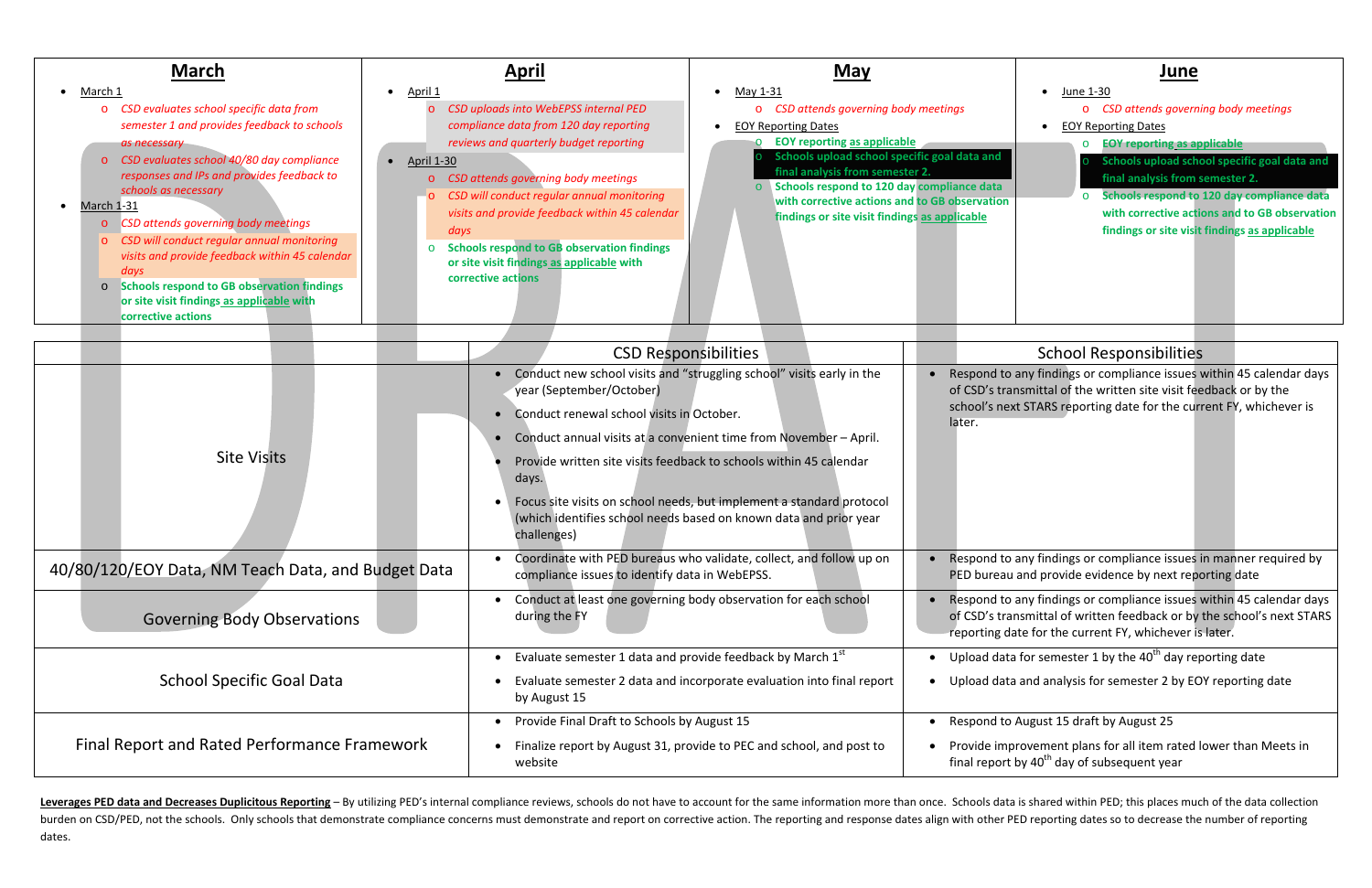Focused on Continuous Improvement - By allowing schools to demonstrate and report on corrective action throughout the year (in real time) CSD will be able to recognize improvement throughout the term of the year, so that f recognize schools' improvements.

Ensures Evaluation - This plan ensures that all relevant areas for which PED has data are evaluated using that data and reported to the PEC and the schools. Schools and the PEC will receive final evaluations on August 31,